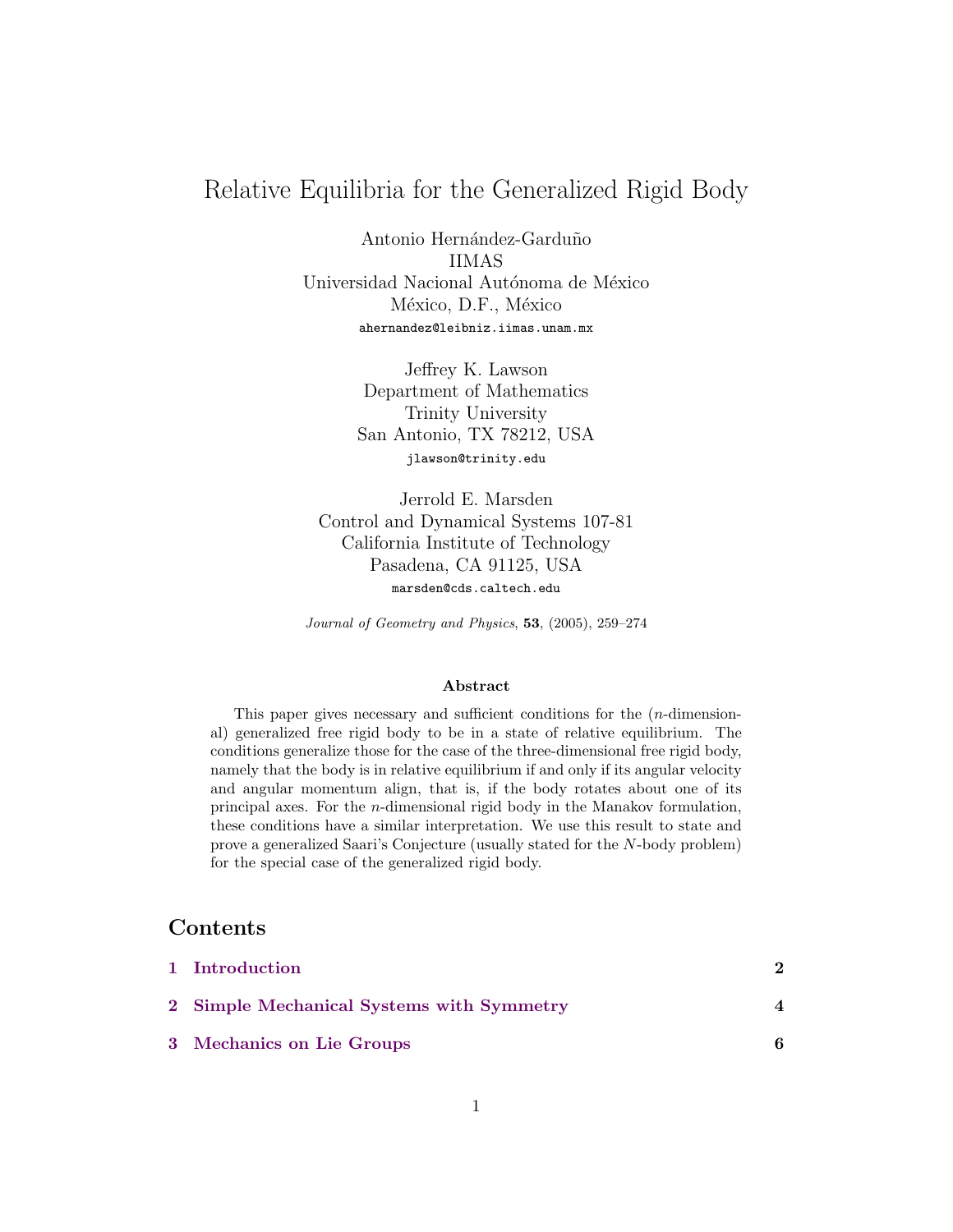| 4 Relative Equilibria for Mechanics on Lie Groups | 8   |
|---------------------------------------------------|-----|
| 5 A Generalized Saari's Conjecture                |     |
| 6 Conclusions                                     | 15. |

### <span id="page-1-0"></span>1 Introduction

Introductory Remarks. The notion of a relative equilibrium (that is, a dynamical orbit for a mechanical system that also is the orbit of a one-parameter symmetry group) is a key ingredient for mechanical systems with symmetry, an idea that goes back to Routh and Poincaré in the 1800's. Relative equilibria played an important role in some of the founding works of modern geometric mechanics, such as [Arnold](#page-14-1) [\[1966\]](#page-14-1), [Smale](#page-16-0) [\[1970\]](#page-16-0), and [Marsden and Weinstein](#page-15-0) [\[1974\]](#page-15-0), and is now an important ingredient in the general theory. For example, much modern research in geometric mechanics involves notions of stability and bifurcation of relative equilibria. For the planar N-body problem, relative equilibria are uniformly rotating rigid solutions, and therefore, such configurations have a moment of inertia that is constant in time.

The present paper grew out of recent research activity on **Saari's Conjecture** [\(Saari](#page-16-1) [\[1970\]](#page-16-1)): if a solution of the N-body problem of celestial mechanics has a constant moment of inertia, then it must be a relative equilibrium. Attempts to answer this conjecture sparked a number of interesting works in the context of the N-body problem. Since the notion of the inertia tensor makes sense for general mechanical systems with symmetry, where it is called the *locked inertia tensor*, and since it is an important ingredient in stability theory (see [Simo, Lewis, and Marsden](#page-16-2) [\[1991\]](#page-16-2)), it is natural to investigate the validity of the Saari Conjecture in the more general context of geometric mechanics.

A Relative Equilibrium Criterion for Mechanics on Lie Groups. Consider a configuration manifold Q and a Lie group G that acts freely and properly on the left on Q. A Lagrangian simple mechanical system with symmetry consists of a Lagrangian  $L: TQ \to \mathbb{R}$  that has the form of kinetic minus potential energy and that is invariant under the tangent lifted action. Suppose that  $(q_e, \dot{q}_e) \in TQ$  is a relative equilibrium that is generated by a Lie algebra element  $\xi \in \mathfrak{g}$ , the Lie algebra of G. That is, the group orbit  $\exp(t\xi) \cdot q_e$  is a solution of the Euler–Lagrange equations. Letting  $\mu := \mathbf{J}(q_e, \dot{q}_e)$ , where  $\mathbf{J} : TQ \to \mathfrak{g}^*$  is the standard equivariant momentum mapping associated to the action of  $G$ , it is a simple fact following from conservation and equivariance of **J** that  $\xi \in \mathfrak{g}_{\mu}$ , the Lie algebra of the isotropy subgroup  $G_{\mu}$ .

Consider the specific case of *mechanics on Lie groups*, that is, the case when  $Q = G$ , a (finite-dimensional) Lie group G acting on itself by left multiplication and a kinetic energy Lagrangian that is left-invariant under the natural lift of the action to TG. This case goes by the name of  $Euler-Poincaré$  theory (see [Marsden](#page-15-1) [and Ratiu](#page-15-1) [\[1999\]](#page-15-1) for a general discussion and background).

This paper establishes, in this case, a converse to the fact stated in the previous paragraph. Namely, if  $g_e$  is in  $G, \mu \in \mathfrak{g}^*$  and  $\xi \in \mathfrak{g}$  satisfy the conditions  $\xi \in \mathfrak{g}_{\mu}$  and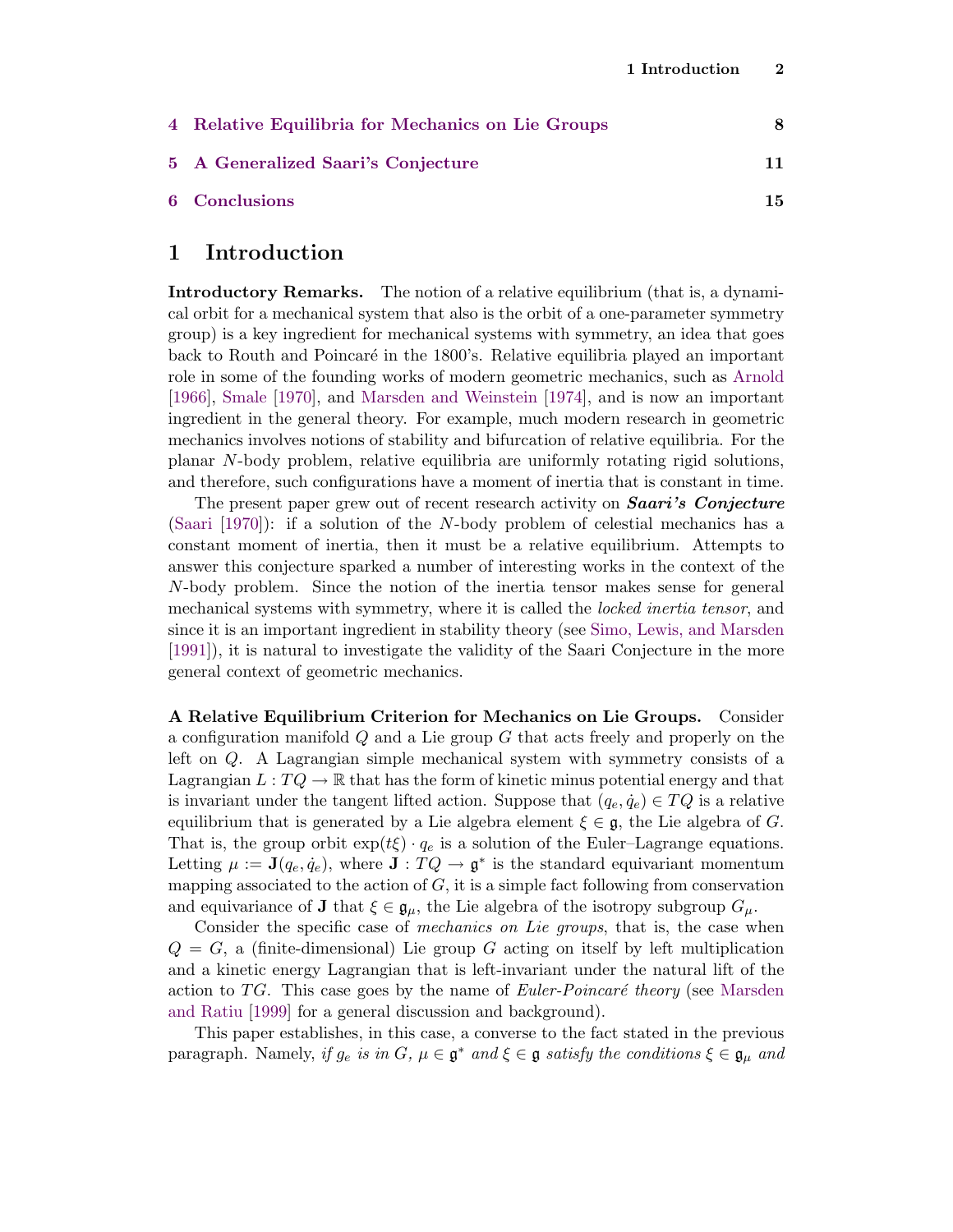$\mu = \mathbf{J}(\xi_G(g_e))$ , then  $(g_e, \xi_G(g_e))$  is a relative equilibrium. By group invariance, it is of course enough to prove such a statement at the identity element of the group.

If  $G = SO(n)$  (the real proper orthogonal group), this result has an interesting interpretation in the context of the Manakov formulation of the rigid body in  $\mathbb{R}^n$ . (See, for example, [Bloch, Crouch, Marsden, and Ratiu](#page-14-2) [\[2002\]](#page-14-2) for a recent discussion of the left-invariant Manakov equations for  $SO(n)$  and references.) For  $n = 3$  the result specializes to the well-known fact that a necessary and sufficient condition for relative equilibrium of a rigid body in  $\mathbb{R}^3$  is the alignment of the angular velocity and the angular momentum, both measured in the spatial frame of reference.

The Status of the Classical Saari Conjecture. The classical N-body problem concerns the dynamics of particles with masses  $m_A$ ,  $1 \leq A \leq N$  at positions  $q_A(t) \in$  $\mathbb{R}^n$  (usually  $n = 2$  or 3), relative to a fixed inertial frame, interacting by a pairwise mutual Newtonian gravitational attraction (that is, the Newtonian  $1/r$  attractive potential). As was mentioned above, Saari's Conjecture states that a solution of the N-body system has constant moment of inertia if and only if the system is in relative equilibrium, that is, if the system is in uniform rotation with a constant angular velocity about a fixed axis through the center of mass. The necessity of the condition of constant moment of inertia for the system to be in relative equilibrium is obvious for the planar problem. Saari's Conjecture asks that one prove the converse.

Saari's Conjecture has been proven for the planar three-body problem. [McCord](#page-15-2) [\[2004\]](#page-15-2) has proved this in the case of three equal masses, while Llibre and Piña [\[2002\]](#page-15-3) and [Moeckel](#page-15-4) [\[2004\]](#page-15-4) have proved it for three unequal masses using computer-assisted methods. In addition, Diacu, Pérez-Chavela, and Santoprete [\[2004\]](#page-15-5) have proved Saari's Conjecture for the case of collinear relative equilibria in the N-body problem.

However, the general conjecture is still open for  $N \geq 4$ .

The Generalized Saari Conjecture. The third author of this paper orally conjectured, at the Cincinnati Midwest Dynamical Systems meeting in October 2002, that the Saari Conjecture should have a generalization to more general mechanical systems with symmetry. However, the examples in [Chenciner](#page-15-6) [\[2002,](#page-15-6) [2003\]](#page-15-7), as well as in [Roberts](#page-15-8) [\[2004\]](#page-15-8) and [Santoprete](#page-16-3) [\[2004\]](#page-16-3), show that a generalized Saari Conjecture in the context of N-body systems in  $\mathbb{R}^2$  or  $\mathbb{R}^3$  with power-law potential functions and rotational (SO(2)) symmetry about a fixed axis does not hold. Chenciner's counterexamples involve a Hamiltonian (or Lagrangian) with a Jacobi  $(1/r^2)$  potential, and Roberts' counterexamples use either a Jacobi potential or a class of homogeneous potentials with "masses" of opposite sign. Santoprete's counterexample uses four equal masses in a harmonic oscillator potential. In these examples, the  $SO(2)$ invariance of the problem makes it obvious that a relative equilibrium necessarily has constant moment of inertia.

The Naive and Refined Saari Conjecture. In this paper we also provide a counterexample to the naively stated generalized Saari Conjecture simply by using the dynamics of a free rigid body in  $\mathbb{R}^3$ , a problem with  $SO(3)$  symmetry. This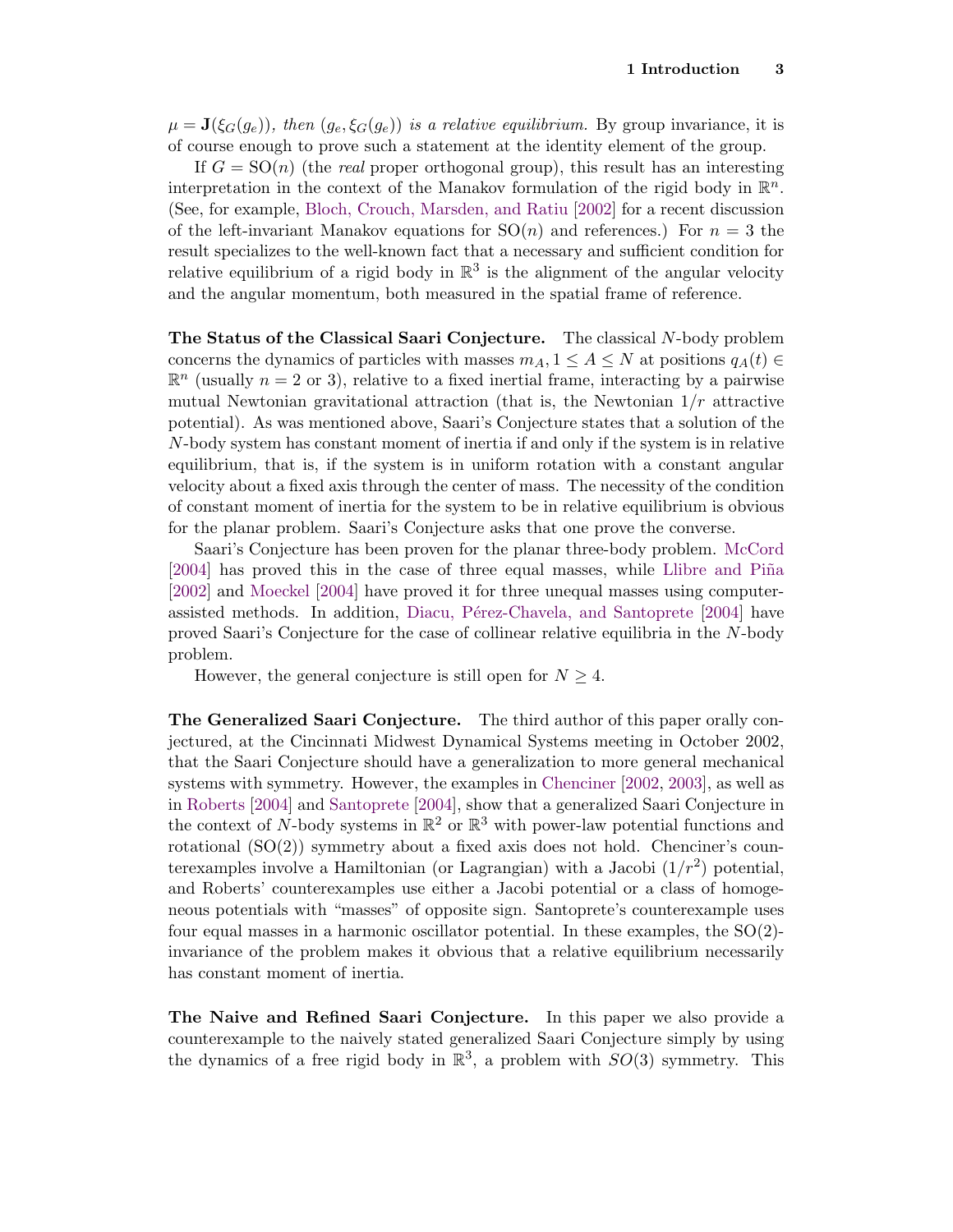counterexample reveals that, even for a free generalized rigid body, the condition of having a relative equilibrium is not sufficient to ensure a constant-in-time spatial moment of inertia tensor, unlike the case of the planar N-body problem. With this counterexample in mind we propose and prove a refined generalized Saari Conjecture for a generalized rigid body; the key to the refinement is to consider more carefully which *components* of the locked inertia tensor should be constant.

Outline. The flow of this paper is as follows. In the following section, we set up the notation from geometric mechanics for a simple mechanical system with symmetry and interpret the concepts of moment of inertia and relative equilibrium in this context. In the third section we review geometric mechanics on Lie groups. In the fourth section we prove the main result and apply it to the rigid body in  $\mathbb{R}^3$  and to the Manakov formulation of the rigid body in  $\mathbb{R}^n$ . In the fifth section we show the counterexample to a generalized Saari's Conjecture for the generalized rigid body and refine the conjecture appropriately, and then we conclude with suggestions for future investigations.

# <span id="page-3-0"></span>2 Simple Mechanical Systems with Symmetry

This section recalls the geometric mechanical interpretation of the moment of inertia and of a relative equilibrium in the context of a generic simple mechanical system with symmetry. This exposition borrows both the notation and the results of [Mars](#page-15-9)[den](#page-15-9) [\[1992\]](#page-15-9). We begin with some general facts about simple mechanical systems from the Lagrangian viewpoint.

Simple Mechanical Systems. A Lagrangian simple mechanical system with symmetry on a configuration manifold Q consists of a Lagrangian  $L: TQ \rightarrow$  $\mathbb R$  of the form kinetic energy minus potential energy that is invariant under the natural lift to  $TQ$  of the free and proper left action of a Lie group G on  $Q$ . The configuration space Q possesses, correspondingly, a metric  $\langle \langle , \rangle \rangle$  whose quadratic form is the kinetic energy, and thus  $G$  acts by isometries (that is, the metric is invariant under the action of  $G$ . The **momentum mapping** corresponding to the action of G on TQ is the map  $J: TQ \to \mathfrak{g}^*$  (as before,  $\mathfrak g$  is the Lie algebra of G), given by the formula

$$
\mathbf{J}(v_q)(\xi) = \langle\!\langle v_q, \xi_Q(q)\rangle\!\rangle ,
$$

where  $\xi_Q$  is the infinitesimal generator of the action on Q corresponding to  $\xi \in \mathfrak{g}$ . Of course, Noether's Theorem guarantees that J is conserved along solutions of the Euler–Lagrange equations.

Locked Inertia Tensor. The *locked inertia tensor* is defined to be the mapping  $\mathbb{I}(q) : \mathfrak{g} \to \mathfrak{g}^*$ , for  $q \in Q$ , given by

$$
\langle \mathbb{I}(q)\eta, \zeta \rangle := \langle \langle \eta_Q(q), \zeta_Q(q) \rangle \rangle = \mathbf{J}(\eta_Q(q))(\zeta) ,
$$

where  $\langle , \rangle$  is the natural pairing of  $\mathfrak g$  and  $\mathfrak g^*$ .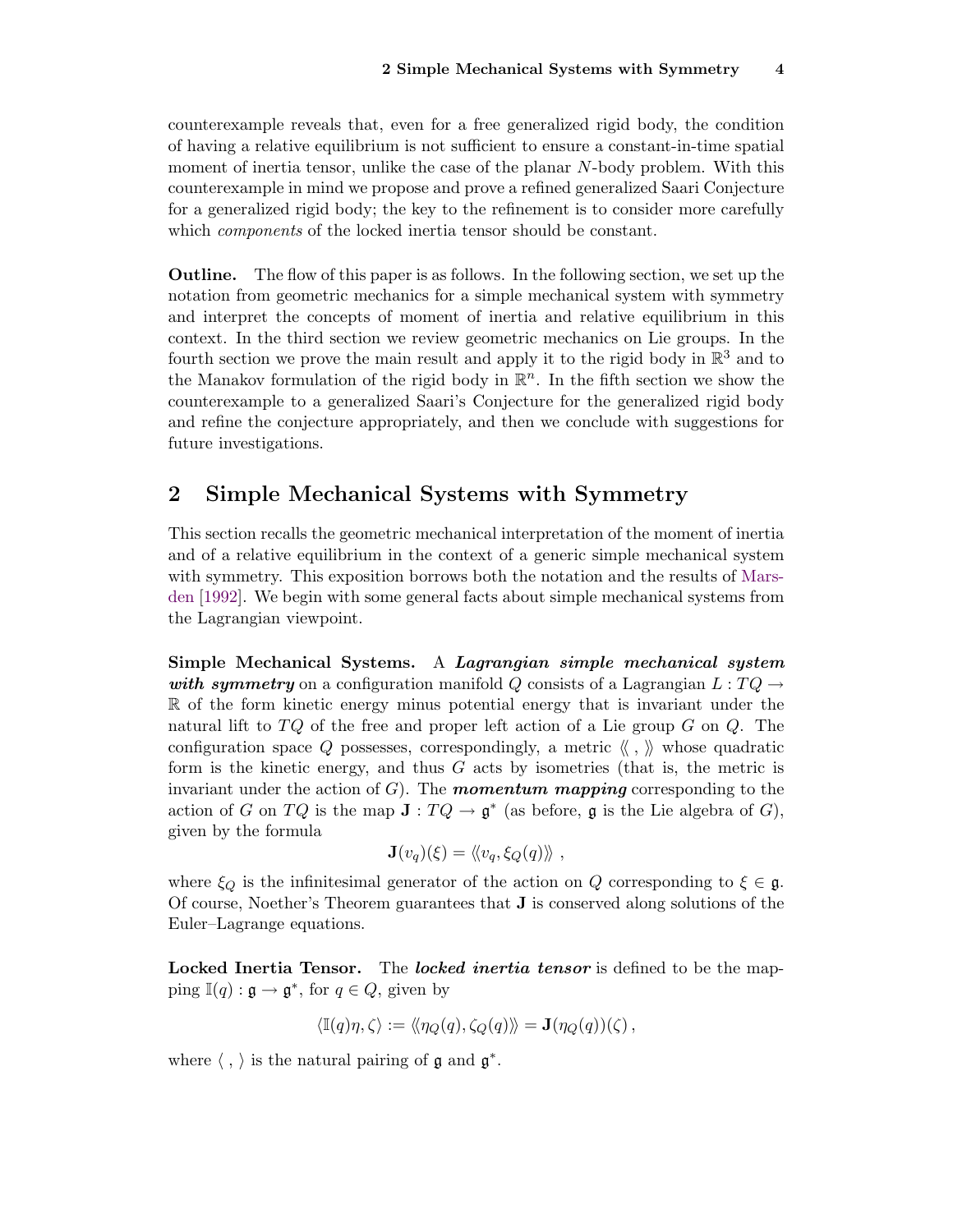The name comes about from the fact that if one has, for example, two freely spinning rigid bodies, connected by a ball-in-socket joint, then given a configuration q, the locked inertia tensor is the inertia tensor for the rigid body obtained by locking, or welding, the joint in this configuration.

We begin with the following equivariance result, which is an important ingredient in establishing the needed equivariance property of the mechanical connection and whose proof may be found in [Simo, Lewis, and Marsden](#page-16-2) [\[1991\]](#page-16-2) (see also [Marsden](#page-15-9) [\[1992\]](#page-15-9), §3.3), or which may be readily supplied by the reader with a little definition chasing; we just remark that the proof makes use of the following identity (see [Marsden and Ratiu](#page-15-1) [\[1999\]](#page-15-1), Chapter 9):

$$
(\mathrm{Ad}_g \,\xi)_{Q}(q) = \Phi_{g^{-1}}^*(\xi_Q)(q) := T\Phi_g(\xi_Q)(\Phi_{g^{-1}}(q)),\tag{2.1}
$$

<span id="page-4-1"></span>where  $\Phi_q: Q \to Q; q \mapsto q \cdot q$  denotes the action by the group element g.

<span id="page-4-0"></span>Lemma 2.1 (Equivariance of the Locked Inertia Tensor). Under the preceding assumptions, for each  $g \in G, q \in Q$ , and  $\eta, \zeta \in \mathfrak{g}$ , we have

$$
\langle \mathbb{I}(\Phi_g(q))\eta, \zeta \rangle = \langle \mathbb{I}(q) \,\mathrm{Ad}_{g^{-1}} \,\eta, \mathrm{Ad}_{g^{-1}} \,\zeta \rangle \; .
$$

Notice in particular that if G is abelian then  $\mathbb I$  is literally invariant under the group action.

**Relative Equilibria.** Let  $(q_e, \dot{q}_e) \in TQ$  be a relative equilibrium, and  $\mu :=$  $\mathbf{J}(q_e, \dot{q}_e)$ . By definition of a relative equilibrium, there is a  $\xi \in \mathfrak{g}$  such that the solution curve in TQ with initial condition  $(q_e, \dot{q}_e)$  is given by the one-parameter family

$$
t \mapsto \exp(t\xi) \cdot (q_e, \dot{q}_e). \tag{2.2}
$$

By Noether's Theorem, equivariance of J, and the basic fact that elements of the group G that leave the set  $J^{-1}(\mu)$  invariant are necessarily in the isotropy subgroup  $G_{\mu}$  (see, for example, [Marsden and Weinstein](#page-15-0) [\[1974\]](#page-15-0)), it also follows that  $\xi \in \mathfrak{g}_{\mu}$ , where  $\mathfrak{g}_{\mu}$  is the Lie subalgebra of  $G_{\mu}$ .

We also need to recall that the *augmented potential* is defined to be

$$
V_{\xi}(q) := V(q) - \frac{1}{2} \langle \mathbb{I}(q)\xi, \xi \rangle.
$$

A powerful tool for the identification of relative equilibria is the "augmented potential proposition," which says that  $(q_e, \xi_Q(q_e))$  is a relative equilibrium if and only if  $q_e$  is a critical point of  $V_{\xi}$ . There is a similar and also very useful criterion for the amended potential, which is given by

$$
V_{\mu}(q) = V(q) + \frac{1}{2} \langle \mu, \mathbb{I}(q)^{-1} \mu \rangle.
$$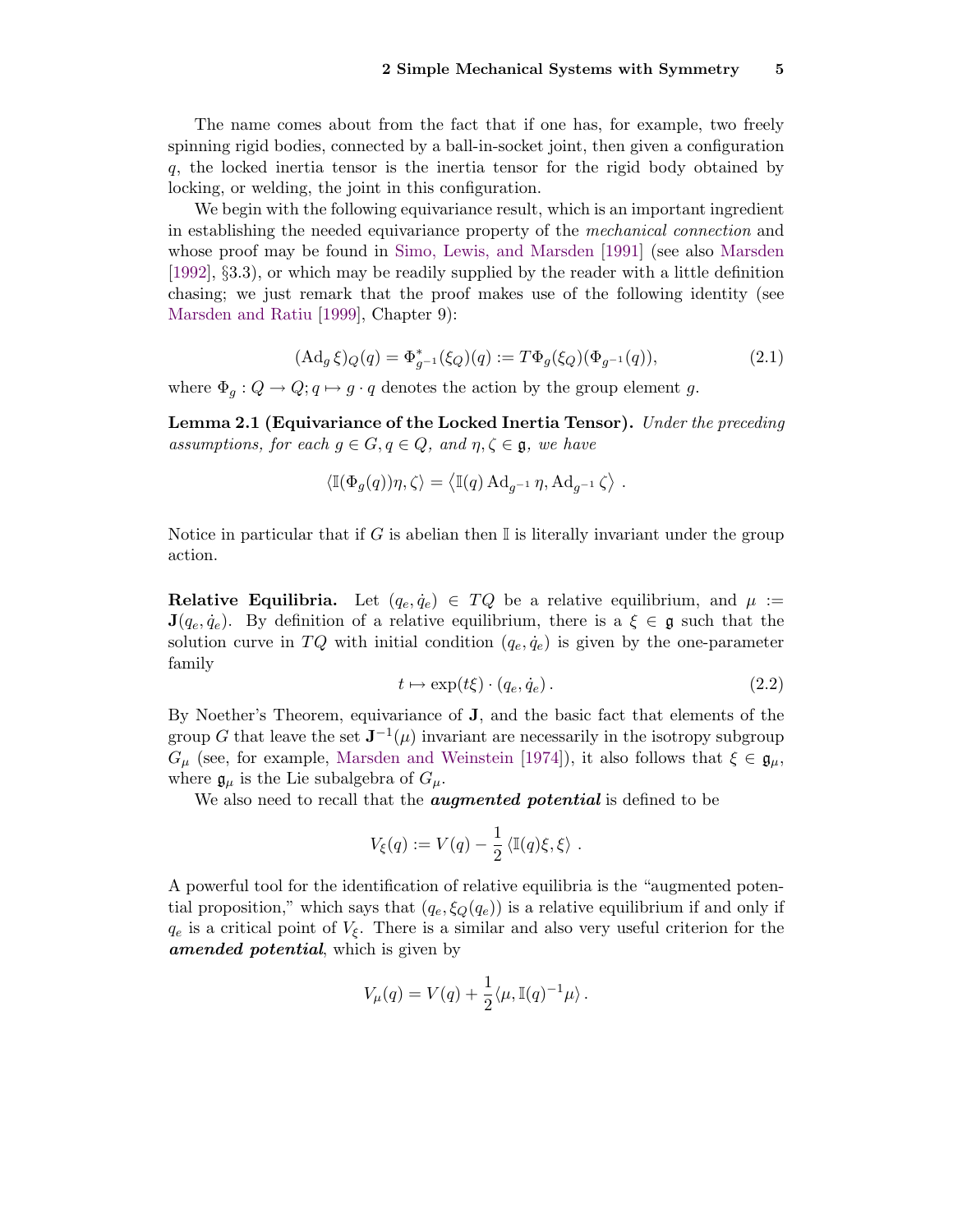### <span id="page-5-0"></span>3 Mechanics on Lie Groups

In this section we explore some general criteria for relative equilibria in the specific case of mechanics on Lie groups; that is, when  $Q = G$ . This topic, which really started in the classical 1901 work of Poincaré, was revived in modern form in the important paper of [Arnold](#page-14-1) [\[1966\]](#page-14-1). One can find most of what we will need in [Abraham and Marsden](#page-14-3) [\[1978\]](#page-14-3), §4.4, and in [Marsden and Ratiu](#page-15-1) [\[1999\]](#page-15-1), Chapter 13.

Some General Facts. Consider a Lagrangian simple mechanical system with symmetry on  $G$ . In other words, assume a Lagrangian on  $TG$  of the simplemechanical form that is left invariant under the natural lift of the left action of G on itself. Since the potential must be constant, the Lagrangian will be assumed to have only a kinetic energy term.

Recall that **body coordinates** are defined by the map  $\lambda : TG \to G \times \mathfrak{g}$  given by

$$
\lambda(v_g) = (g, T_g L_{g^{-1}}(v_g)),
$$

and **spatial coordinates** are defined by the map  $\rho: TG \to G \times \mathfrak{g}$  given by

$$
\rho(v_g) = (g, T_g R_{g^{-1}}(v_g)).
$$

We note the identities

$$
\lambda \circ TL_g \circ \lambda^{-1}(h, \xi) = (gh, \xi)
$$

and

$$
\rho \circ TL_g \circ \rho^{-1}(h,\xi) = (gh, Ad_g \xi).
$$

As emphasized in [Simo, Lewis, and Marsden](#page-16-2) [\[1991\]](#page-16-2), the locked inertia tensor is naturally identified with the *spatial moment of inertia tensor* as the following calculations show:

$$
\langle \mathbb{I}(g)\eta, \zeta \rangle = \langle \eta_G(g), \zeta_G(g) \rangle \rangle
$$
  
\n
$$
= \langle \langle \frac{d}{ds} |_{s=0} \exp(s\eta)g, \frac{d}{dt} |_{t=0} \exp(t\zeta)g \rangle \rangle
$$
  
\n
$$
= \langle \langle T_e R_g(\eta), T_e R_g(\zeta) \rangle \rangle
$$
  
\n
$$
= \langle \langle \rho^{-1}(g, \eta), \rho^{-1}(g, \zeta) \rangle \rangle . \tag{3.1}
$$

The Three-dimensional Rigid Body. The standard free rigid body is of course the case in which  $G = SO(3)$ . Recall the Lie algebra isomorphism  $(\mathbb{R}^3, \times) \rightarrow$  $(\mathfrak{so}(3), [\cdot, \cdot])$  given by

<span id="page-5-1"></span>
$$
\Theta = \begin{pmatrix} \Theta^1 \\ \Theta^2 \\ \Theta^3 \end{pmatrix} \mapsto \hat{\Theta} = \begin{pmatrix} 0 & -\Theta^3 & \Theta^2 \\ \Theta^3 & 0 & -\Theta^1 \\ -\Theta^2 & \Theta^1 & 0 \end{pmatrix} . \tag{3.2}
$$

Consider a curve  $R(t): \mathbb{R}^3 \to \mathbb{R}^3$  in SO(3) that gives the transformation between a reference configuration of the body and the current (spatial) configuration. Recall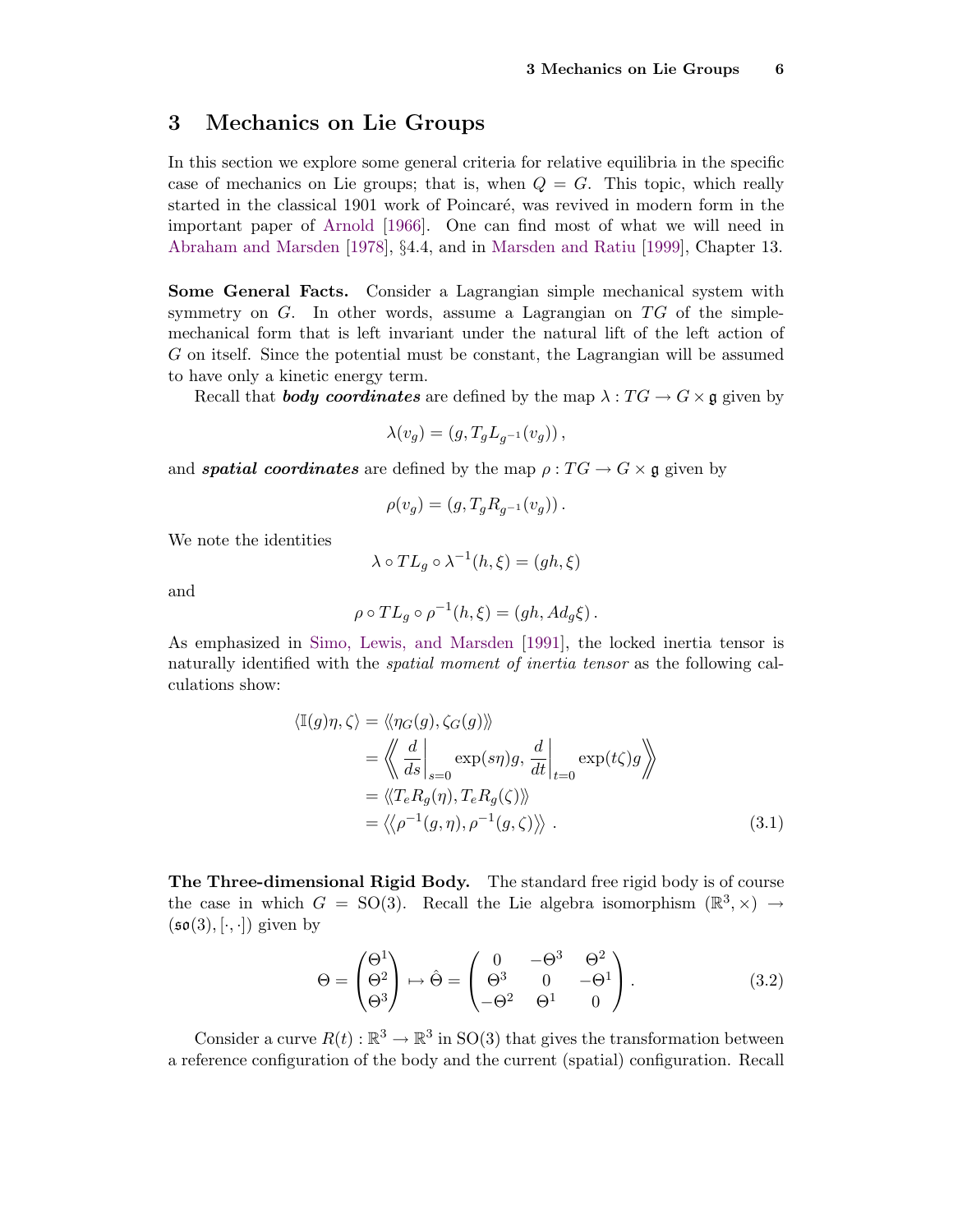the definition of the spatial and body coordinates for velocity via the following calculations,

$$
\lambda(\dot{R}(t)) = (R(t), T_{R(t)} L_{R(t)^{-1}} \dot{R}(t)) = (R(t), R(t)^{-1} \dot{R}(t)),
$$

which leads one to define the **body angular velocity** to be  $\hat{\Omega} := R^{-1}\dot{R} \in \mathfrak{so}(3)$ . Similarly,  $\rho(\dot{R}(t)) = (R(t), \dot{R}(t)R(t)^{-1})$  motivates the definition of **spatial angular velocity**  $\hat{\omega} = RR^{-1} \in \mathfrak{so}(3)$ . To transform from body to spatial coordinates, observe that  $\hat{\omega} = \text{Ad}_R \,\hat{\Omega}$ ; that is, in  $\mathbb{R}^3$ ,  $\omega = R\Omega$ .

The kinetic energy Lagrangian is

$$
L = \frac{1}{2} \int_{\mathcal{B}} \rho(\mathbf{X}) \|\dot{R}\mathbf{X}\|^2 d^3\mathbf{X}.
$$

where  $\rho$  is the material density,  $\mathcal B$  is the body reference configuration in  $\mathbb R^3$ , and  $\mathbf{X} \in \mathcal{B}$ . One easily checks that this Lagrangian is left invariant as a function on  $T\text{SO}(3)$ . The metric on  $\text{SO}(3)$  induced by this Lagrangian is also left invariant and may be defined at the identity as

$$
\langle \langle \hat{\Theta}, \hat{\Xi} \rangle \rangle_e = \int_{\mathcal{B}} \rho(\mathbf{X}) (\Theta \times \mathbf{X}) \cdot (\Xi \times \mathbf{X}) d^3 \mathbf{X} = \Theta \cdot \mathbb{J} \Xi,
$$

where

$$
\mathbb{J} = \int_{\mathcal{B}} \rho(\mathbf{X}) (\|\mathbf{X}\|^2 \mathrm{Id} - \mathbf{X} \otimes \mathbf{X}) d^3 \mathbf{X}.
$$

The formula for the matrix  $\mathbb J$  is easily obtained using the vector identity

$$
(a \times b) \cdot (c \times d) = (a \cdot c)(b \cdot d) - (a \cdot d)(b \cdot c),
$$

and J represents the inertia tensor (mass matrix) in body coordinates.

We may express the locked inertia tensor  $\mathbb{I}(g) : \mathfrak{so}(3) \to \mathfrak{so}(3)^*$  as a  $3 \times 3$  matrix  $\tilde{I}$ , which has direct interpretation as the inertia tensor (mass matrix) in spatial coordinates.

$$
\Theta \cdot (\tilde{\mathbb{I}}(g)\Xi) := \left\langle \hat{\Theta}, \mathbb{I}(g)\hat{\Xi} \right\rangle
$$
  
\n
$$
= \left\langle \left\langle \hat{\Theta}_{SO(3)}(g), \hat{\Xi}_{SO(3)}(g) \right\rangle \right\rangle_{g}
$$
  
\n
$$
= \left\langle \left\langle \hat{\Theta}g, \hat{\Xi}g \right\rangle_{g}
$$
  
\n
$$
= \left\langle \left\langle g^{-1}\hat{\Theta}g, g^{-1}\hat{\Xi}g \right\rangle \right\rangle_{e}
$$
  
\n
$$
= \left\langle \left\langle g^{-1}\Theta \right\rangle^{\wedge}, \left\langle g^{-1}\Xi \right\rangle^{\wedge} \right\rangle_{e}
$$
  
\n
$$
= (g^{-1}\Theta) \cdot \tilde{\mathbb{I}}(e)(g^{-1}\Xi)
$$
  
\n
$$
= \Theta \cdot (g\tilde{\mathbb{I}}(e)g^{-1}\Xi).
$$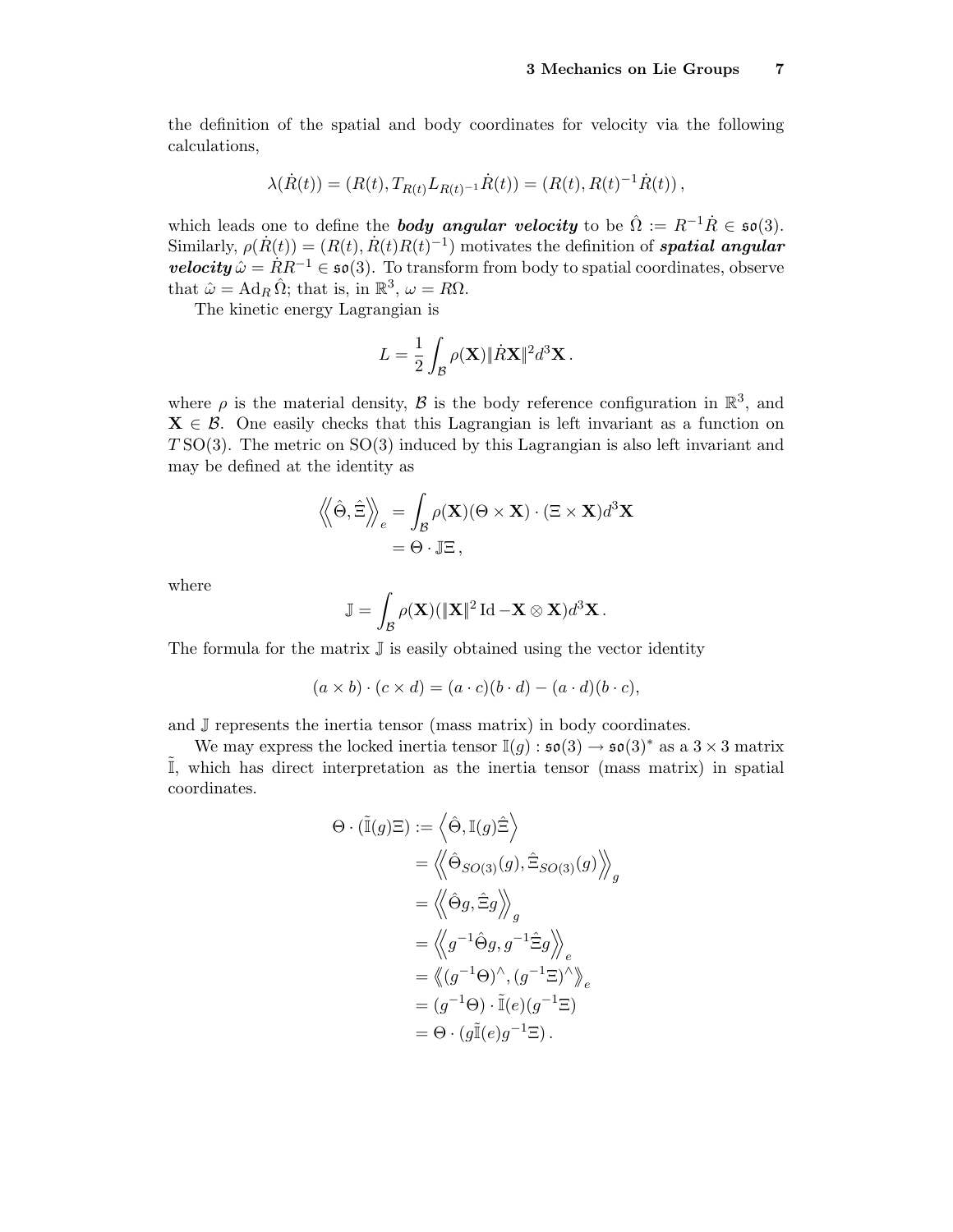Observing that  $\mathbb{I}(e) = \mathbb{J}$ , we obtain the formula

$$
\tilde{\mathbb{I}}(g) = g \mathbb{J} g^{-1}.
$$

A one-parameter group orbit has the form  $R(t) = \exp(t\hat{\Omega})R(0)$ . Excluding the trivial case  $\hat{\Omega} = 0$ , a necessary condition for this curve to be a relative equilibrium is that  $\Omega \in \mathbb{R}^3$  correspond to a principal axis of rotation of the rigid body; in other words, that  $\Omega$  is an eigenvector of the matrix J. Observe that if  $\mathbb{J}\Omega = \alpha\Omega$  for  $\alpha \in \mathbb{R}$ then  $\Omega$  is an eigenvector of the linear operator on  $\mathfrak{so}(3)$  defined by

$$
\hat{\Theta} \mapsto \mathbb{J}\hat{\Theta} + \hat{\Theta}\mathbb{J}\,,
$$

with eigenvalue (Tr  $\mathbb{J} - \alpha$ ). Entities are expressed this way to link the discussion to the n-dimensional rigid body, which is given later.

## <span id="page-7-0"></span>4 Relative Equilibria for Mechanics on Lie Groups

In this section we develop a characterization of relative equilibria for the case of mechanics on Lie groups.

Conditions for a Relative Equilibrium. If  $(g_e, \dot{g}_e) \in TG$  is a relative equilibrium then there exists a unique  $\xi \in \mathfrak{g}$  such that if  $g(t)$  is the solution of the (second-order) Euler–Lagrange equations with initial conditions  $(g_e, \dot{g}_e)$  then  $g(t)$  =  $(\exp t\xi)g_e$ , and in particular,  $\dot{g}|_{t=0} = \xi_G(g_e)$ .

The following proposition gives necessary and sufficient conditions for a relative equilibrium of the free generalized rigid body.

<span id="page-7-1"></span>**Proposition 4.1.** Let  $G$  act on itself by left multiplication and assume a leftinvariant kinetic energy Lagrangian on TG. Let  $\xi \in \mathfrak{g}$  and  $g_e \in G$ . Then  $(g_e, \xi_G(g_e)) \in$  $T_{q_e}G$  is a relative equilibrium if and only if  $\xi \in \mathfrak{g}_{\mu}$  where  $\mu = \mathbf{J}(\xi_G(g_e)).$ 

**Proof.** We saw one direction of the argument before: If  $(g_e, \xi_G(g_e))$  is a point of relative equilibrium then the solution of the Euler–Lagrange equations with the initial conditions  $(g_e, \xi_G(g_e))$  is given by  $g(t) = \exp(t\xi)g_e$ . Since, by Noether's Theorem,  $(g(t), \dot{g}(t)) \in \mathbf{J}^{-1}(\mu)$ , and **J** is equivariant, it follows that  $\exp(t\xi) \in G_{\mu}$ , or equivalently,  $\xi \in \mathfrak{g}_u$ .

Conversely, notice that the augmented potential associated with the Lie algebra element  $\xi$  is given by

$$
V_{\xi}(g) = -\frac{1}{2} \langle \mathbb{I}(g)\xi, \xi \rangle =: -\frac{1}{2} \langle \mathbb{I}(\cdot)\xi, \xi \rangle (g) .
$$

Let  $\delta g$  be an arbitrary vector in  $T_{g_e}G$  and write  $\delta g = \zeta_G(g_e)$  for  $\zeta \in \mathfrak{g}$ . With the help of Lemma [2.1,](#page-4-0) the derivative of  $V_{\xi}$  in the direction  $\delta g$  is given by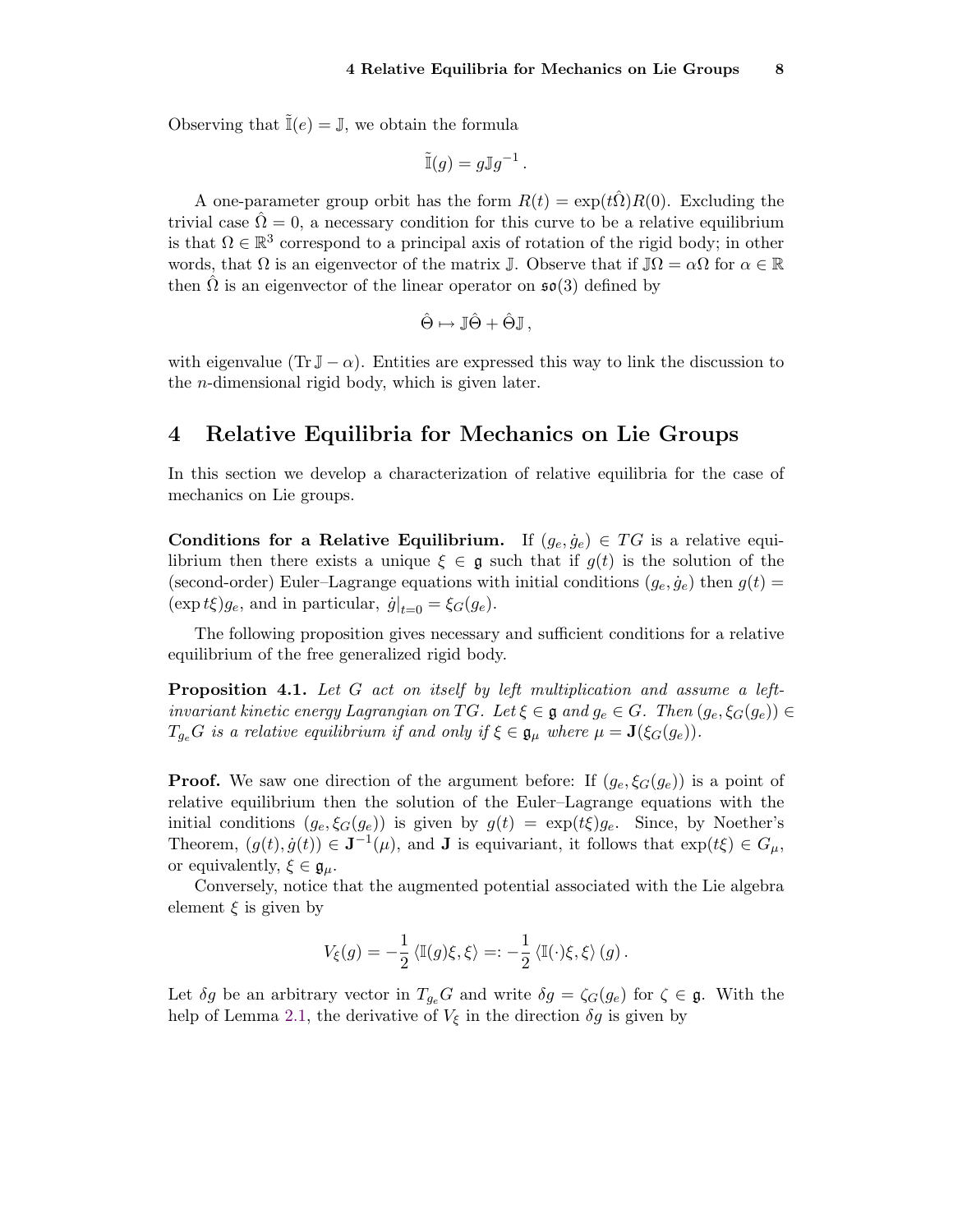$\blacksquare$ 

$$
d_{g_e}V_{\xi} \cdot \delta g = d_{g_e}V_{\xi} \cdot \zeta_G(g_e)
$$
  
=  $-\frac{1}{2}d_{g_e}\langle \mathbb{I}(\cdot)\xi, \xi\rangle \cdot \zeta_G(g_e)$   
=  $-\frac{1}{2}\frac{d}{dt}\Big|_{t=0}\langle \mathbb{I}(\exp(t\zeta)g_e)\xi, \xi\rangle$   
=  $-\frac{1}{2}\frac{d}{dt}\Big|_{t=0}\langle \mathbb{I}(g_e)\text{Ad}_{\exp(-t\zeta)}\xi, \text{Ad}_{\exp(-t\zeta)}\xi\rangle$   
=  $-\langle \mathbb{I}(g_e)\xi, \text{ad}_{\xi}\zeta\rangle$   
=  $-\langle \mathbf{J}(\xi_G(g_e)), \text{ad}_{\xi}\zeta\rangle$   
=  $-\langle \mu, \text{ad}_{\xi}\zeta \rangle = -\langle \text{ad}_{\xi}^*\mu, \zeta \rangle = 0,$ 

the last equality holding because  $\xi \in \mathfrak{g}_{\mu}$ . Therefore,  $g_e$  is a critical point of  $V_{\xi}$ , and hence, by the augmented potential proposition,  $(g_e, \xi_G(g_e))$  is a relative equilibrium.

It is a general fact that relative equilibria come in sets: they are unions of group orbits. This can also be seen directly in the present context and the proof is somewhat instructive, so we include it.

**Corollary 4.2.** If  $(e, \xi_G(e))$  is a relative equilibrium and  $g \in G$ , then the left translation of  $(e, \xi_G(e))$  by g is also a relative equilibrium.

**Proof.** From equation  $(2.1)$ , the tangent of left translation by the group element g is given by  $TL_g\xi_G(e) = (Ad_g \xi)_G(g)$ . Therefore, it suffices to show that g is a critical point of  $V_{\text{Ad}_q\xi}$ . In fact,

$$
d_g V_{\mathrm{Ad}_g \xi}(\zeta_G) = -\frac{1}{2} \left. \frac{d}{dt} \right|_{t=0} \langle \mathbb{I}(\exp(t\zeta)g) \mathrm{Ad}_g \xi, \mathrm{Ad}_g \xi \rangle
$$
  
\n
$$
= -\frac{1}{2} \left. \frac{d}{dt} \right|_{t=0} \langle \mathbb{I}(e) \mathrm{Ad}_{g^{-1} \exp(-t\zeta)g} \xi, \mathrm{Ad}_{g^{-1} \exp(-t\zeta)g} \xi \rangle
$$
  
\n
$$
= \langle \mathbb{I}(e) \xi, \mathrm{ad}_{\mathrm{Ad}_{g^{-1}} \zeta} \xi \rangle = \mu(\mathrm{ad}_{\mathrm{Ad}_{g^{-1}} \zeta} \xi)
$$
  
\n
$$
= -\mu(\mathrm{ad}_{\xi}(\mathrm{Ad}_{g^{-1}} \zeta)) = -\mathrm{ad}_{\xi}^* \mu(\mathrm{Ad}_{g^{-1}} \zeta) = 0,
$$

since, by hypothesis,  $\xi \in \mathfrak{g}_{\mu}$ .

The *n*-dimensional Rigid Body. For the case of the rigid body in  $\mathbb{R}^n$ ,  $G =$  $SO(n)$ . We now recall the basic set up of this system following [Manakov](#page-15-10) [\[1976\]](#page-15-10) and [Ratiu](#page-15-11) [\[1980\]](#page-15-11). First of all, choose, on the Lie algebra  $\mathfrak{g} = \mathfrak{so}(n)$ , the following inner product, which is a multiple of the Killing form:

<span id="page-8-0"></span>
$$
\langle \xi, \eta \rangle = -\frac{1}{2} \operatorname{Tr}(\xi \eta). \tag{4.1}
$$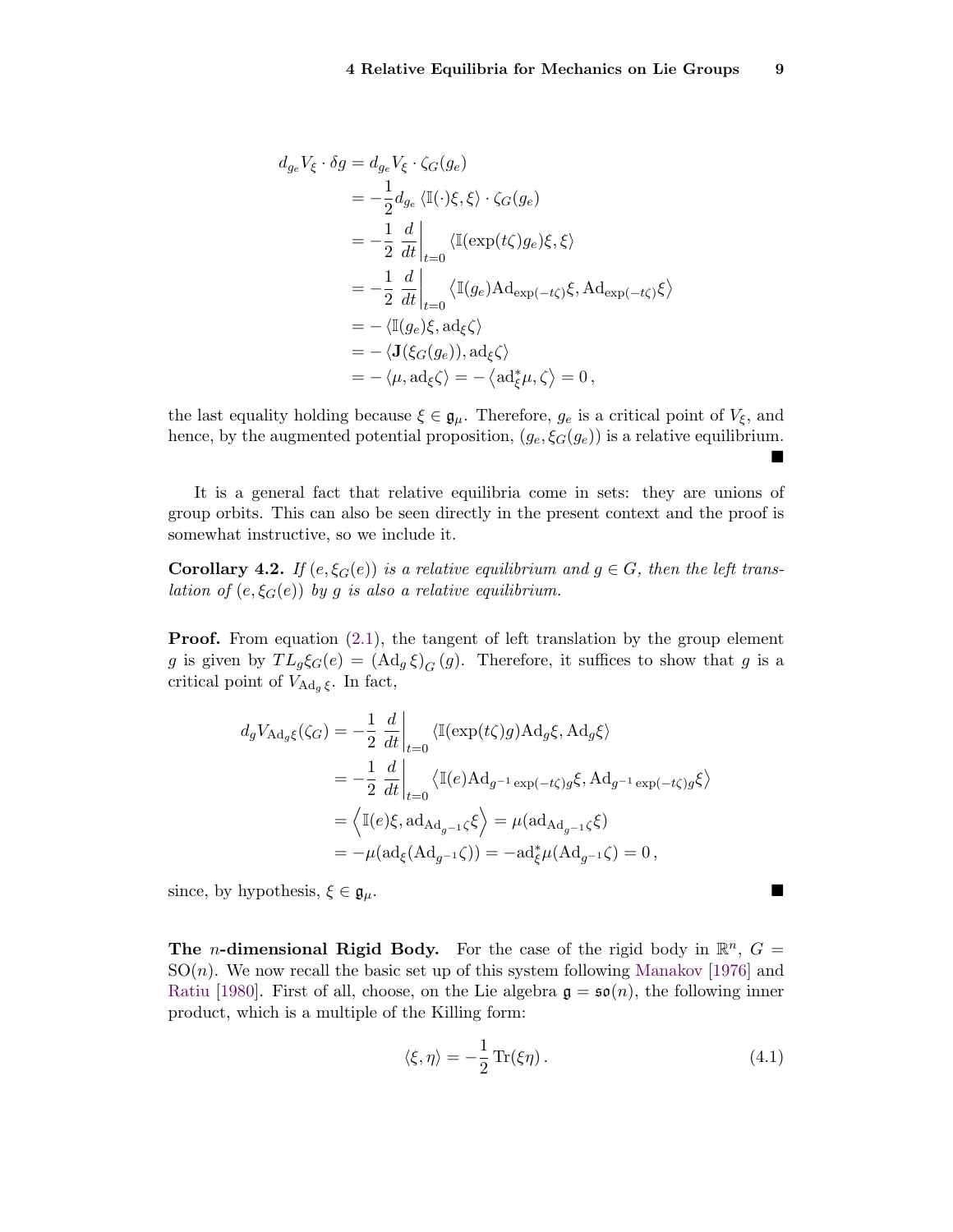(The factor  $-\frac{1}{2}$ )  $\frac{1}{2}$  is chosen so that [\(4.1\)](#page-8-0) agrees with the Euclidean inner product when  $n=3.$ 

The locked inertia tensor at the identity, that is, the kinetic energy inner product on  $\mathfrak{so}(n)$ , is represented by a symmetric positive-definite linear operator  $\mathcal J$  on  $\mathfrak{so}(n)$ ; that is,

$$
\langle\!\langle A,B\rangle\!\rangle = \langle A,\mathcal{J}B\rangle.
$$

Assuming all of the eigenvalues of  $\mathcal J$  are distinct, it may be represented as

$$
\mathcal{J}(\xi) = \Lambda \xi + \xi \Lambda \,,
$$

for a diagonal matrix  $\Lambda = \text{diag}(\Lambda_1, \Lambda_2, \ldots, \Lambda_n)$ , and  $\Lambda_i + \Lambda_j > 0$  if  $i \neq j$ . If  $E_{ij}$  are the standard basis vectors for  $\mathfrak{gl}(n)$ , then a basis of eigenvectors of  $\mathcal J$  is given by  $\{E_{ji} - E_{ij} \mid i < j\}$  and the corresponding eigenvalues are  $\{\Lambda_i + \Lambda_j \mid i < j\}$ . This representation is generally known as the  $n$ -dimensional Manakov rigid body. (See, for example, [Bloch, Crouch, Marsden, and Ratiu](#page-14-2) [\[2002\]](#page-14-2) for further information and references.)

As before, let J be the standard tangent lifted momentum mapping corresponding to the action of  $SO(n)$  on itself; if  $\mu := \mathbf{J}(\xi_{SO(n)}(e))$  then

<span id="page-9-0"></span>
$$
\langle \mu, \zeta \rangle = -\frac{1}{2} \operatorname{Tr}(\mathcal{J}(\xi)\zeta). \tag{4.2}
$$

<span id="page-9-1"></span>**Corollary 4.3.** Let  $\xi \in \mathfrak{so}(n) \setminus \{0\}$  and  $\mu = \mathbf{J}(\xi_{SO(n)}(e))$ . Then  $\xi$  is an eigenvector of  $\mathcal J$  if and only if  $\xi \in \mathfrak{so}(n)_{\mu}$ .

**Proof.** It is easy to see directly that  $\xi$  is an eigenvector of  $\mathcal J$  if and only if  $(e, \xi_G(e))$ is a relative equilibrium, and so the corollary follows from Proposition [4.1.](#page-7-1) However, a proof worked out using equation [\(4.2\)](#page-9-0) is also instructive.

If  $\mathcal{J}(\xi) = \lambda \xi$  then  $\langle \mu, \zeta \rangle = -\frac{\lambda}{2} \operatorname{Tr}(\xi \zeta)$ , so

$$
\langle \mathrm{ad}_{\xi}^{*} \mu, \zeta \rangle = -\frac{\lambda}{2} \mathrm{Tr}(\xi \mathrm{ad}_{\xi} \zeta) = -\frac{\lambda}{2} \mathrm{Tr}(\xi(\xi \zeta - \zeta \xi))
$$

$$
= -\frac{\lambda}{2} \left( \mathrm{Tr}(\xi^{2} \zeta) - \mathrm{Tr}(\xi \zeta \xi) \right) = 0,
$$

and therefore,  $\xi \in \mathfrak{so}(n)_{\mu}$ . Conversely, if  $\xi \in \mathfrak{so}(n)_{\mu}$  then

$$
0 = \mathrm{ad}_{\xi}^{*} \mu(\zeta) = \mu([\xi, \zeta])
$$
  
=  $-\frac{1}{2} \mathrm{Tr}(\mathcal{J}(\xi)[\xi, \zeta])$   
=  $-\frac{1}{2} \mathrm{Tr}([\mathcal{J}(\xi), \xi], \zeta)$   
=  $\langle [\mathcal{J}(\xi), \xi], \zeta \rangle$ 

for arbitrary  $\zeta$ . Thus  $\left[\mathcal{J}(\xi), \xi\right] = 0$ . Therefore,  $\mathcal{J}(\xi)$  is in a maximal abelian subalgebra of  $\mathfrak{so}(n)$  containing  $\xi$ . But in  $\mathfrak{so}(n)$  the dimension of such a subalgebra is necessarily one. Thus  $\mathcal{J}(\xi) = \lambda \xi$  for some  $\lambda \in \mathbb{R}$ . Because  $\mathcal{J}$  is positive definite, it follows that  $\lambda \neq 0$ .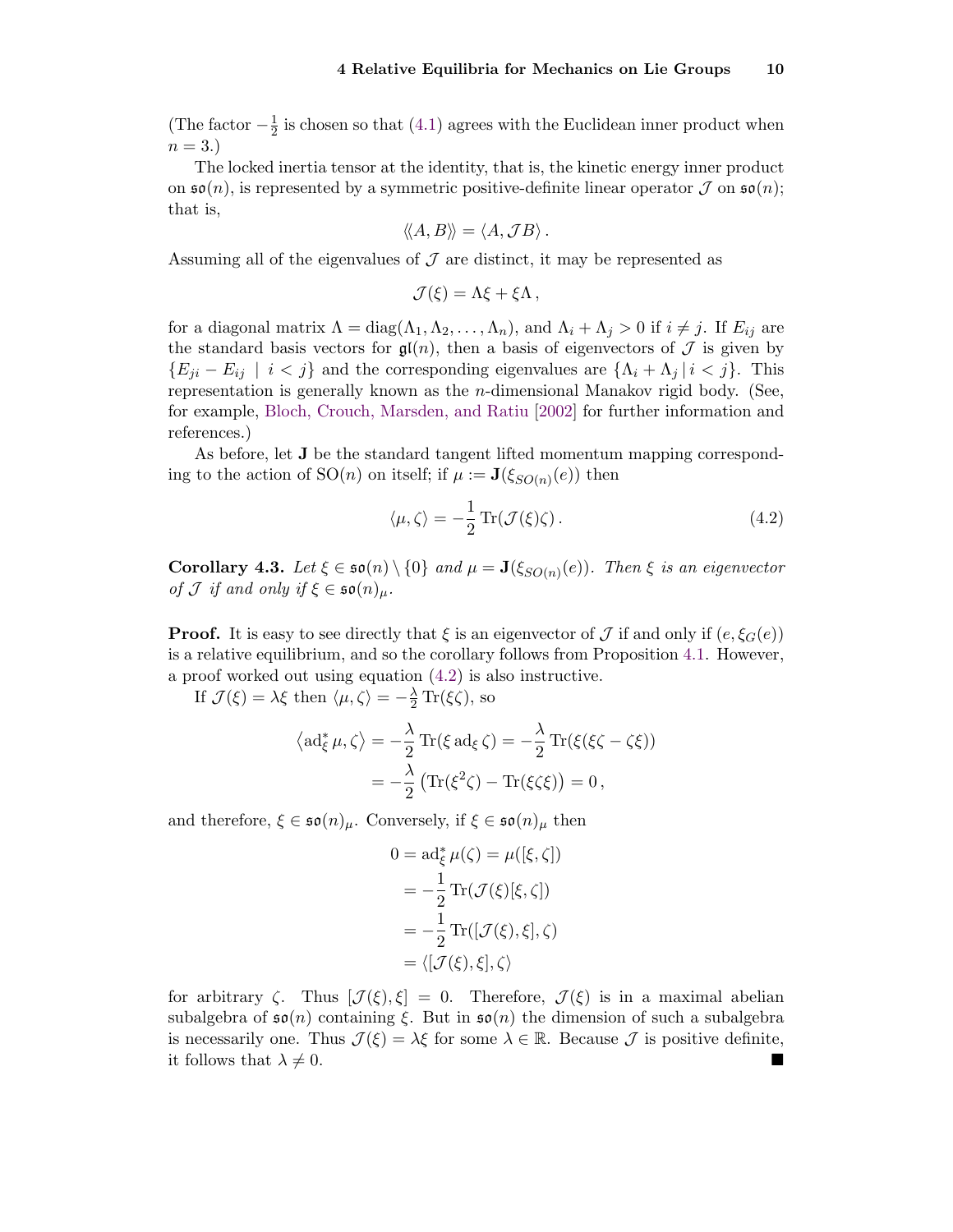For  $n = 3$ , when  $\mathfrak{so}(3)$  is identified with  $\mathbb{R}^3$  via the Lie algebra isomorphism  $(3.2)$ ,  $\mathcal J$  may be identified with the linear operator  $\mathbb J$  on  $\mathbb R^3$ , whose matrix form represents the moment of inertia in body coordinates. If we assume that  $\mathbb{J} = \text{diag}(\lambda_1, \lambda_2, \lambda_3)$ , where the  $\lambda_i$  are distinct and positive, then the eigenvectors of J are the standard orthonormal basis vectors  ${e_1, e_2, e_3}$  and are also the principal axes of the rigid body. The eigenvalues  $\lambda_i$  of J (and of J) are given by the relationship

$$
\left(\begin{array}{c}\lambda_1\\\lambda_2\\\lambda_3\end{array}\right)=\left(\begin{array}{ccc}0&1&1\\1&0&1\\1&1&0\end{array}\right)\left(\begin{array}{c}\Lambda_1\\\Lambda_2\\\Lambda_3\end{array}\right);
$$

that is,  $\lambda_i = \text{Tr}(\Lambda) - \Lambda_i$ . Corollary [4.3](#page-9-1) now takes a special form.

Corollary 4.4. Let  $\hat{\Omega} \in \mathfrak{so}(3) \setminus \{0\}$  and  $\hat{\Pi} = \mathbf{J}(\hat{\Omega}_{\mathrm{SO}(3)}(e))$ . The corresponding nonzero vector  $\Omega \in \mathbb{R}^3$  is a principal axis of the rigid body if and only if  $\hat{\Omega} \in \mathfrak{so}(3)_{\Pi}$ .

Proof. This follows directly from Corollary [4.3,](#page-9-1) but we shall present a proof that emphasizes explicitly the vector algebra in  $\mathbb{R}^3$ .

If  $\Omega$  is a principal axis, that is, if  $\mathbb{J}\Omega = \lambda \Omega$  for some  $\lambda \in \mathbb{R}^{\times}$ , then for any  $\Xi \in \mathbb{R}^3$ ,

$$
\Pi(\Xi) = \hat{\Pi}(\hat{\Xi}) = \Omega^T \mathbb{J}\Xi = (\mathbb{J}\Omega)^T \Xi = \lambda \Omega^T \Xi.
$$

In other words,  $\Pi = \lambda \Omega^T \in \mathbb{R}^{3*}$ , and

$$
\mathrm{ad}_{\hat{\Omega}}^* \hat{\Pi}(\hat{\Xi}) = \lambda (\Omega^T (\Omega \times \Xi))^{\wedge} = 0,
$$

or, abusing notation slightly,

$$
\mathrm{ad}^*_{\Omega} \Pi = \lambda \, \mathrm{ad}^*_{\Omega^T} \Omega = \lambda \, \mathrm{ad}_{\Omega} \Omega = \lambda(\Omega \times \Omega) = 0 \,,
$$

so  $\Omega \in \mathfrak{so}(3)_{\Pi}$ .

Conversely, if  $\hat{\Omega} \in \mathfrak{so}(3)$  then for arbitrary  $\Xi \in \mathbb{R}^3$ ,

$$
0 = \mathrm{ad}_{\hat{\Omega}}^* \hat{\Pi}(\hat{\Xi}) = \hat{\Pi}([\hat{\Xi}, \hat{\Xi}]) = \Omega^T \mathbb{J}(\Omega \times \Xi) = (\mathbb{J}\Omega)^T (\Omega \times \Xi),
$$

and thus the collection of vectors  $\{\Omega, \mathbb{J}\Omega, \Xi\}$  is linearly dependent. Because  $\Xi$  is arbitrary,  $\mathbb{J}\Omega = \lambda \Omega$  for some  $\lambda \in \mathbb{R}^\times$ .  $\times$ .

The usual criterion for a relative equilibrium is that the body angular velocity is an eigenvector of the inertia tensor, which is equivalent to the body angular velocity and the body angular momentum being parallel. What we have shown in the case of the  $n$ -dimensional rigid body is that this criterion is consistent with our general criterion:  $\xi \in \mathfrak{g}_{\mu}$ .

# <span id="page-10-0"></span>5 A Generalized Saari's Conjecture

Motivated by Proposition [4.1,](#page-7-1) we seek to generalize Saari's Conjecture, focusing on the case of mechanics on Lie groups. First we state an appropriate generalization of the original conjecture in the context of simple mechanical systems with symmetry.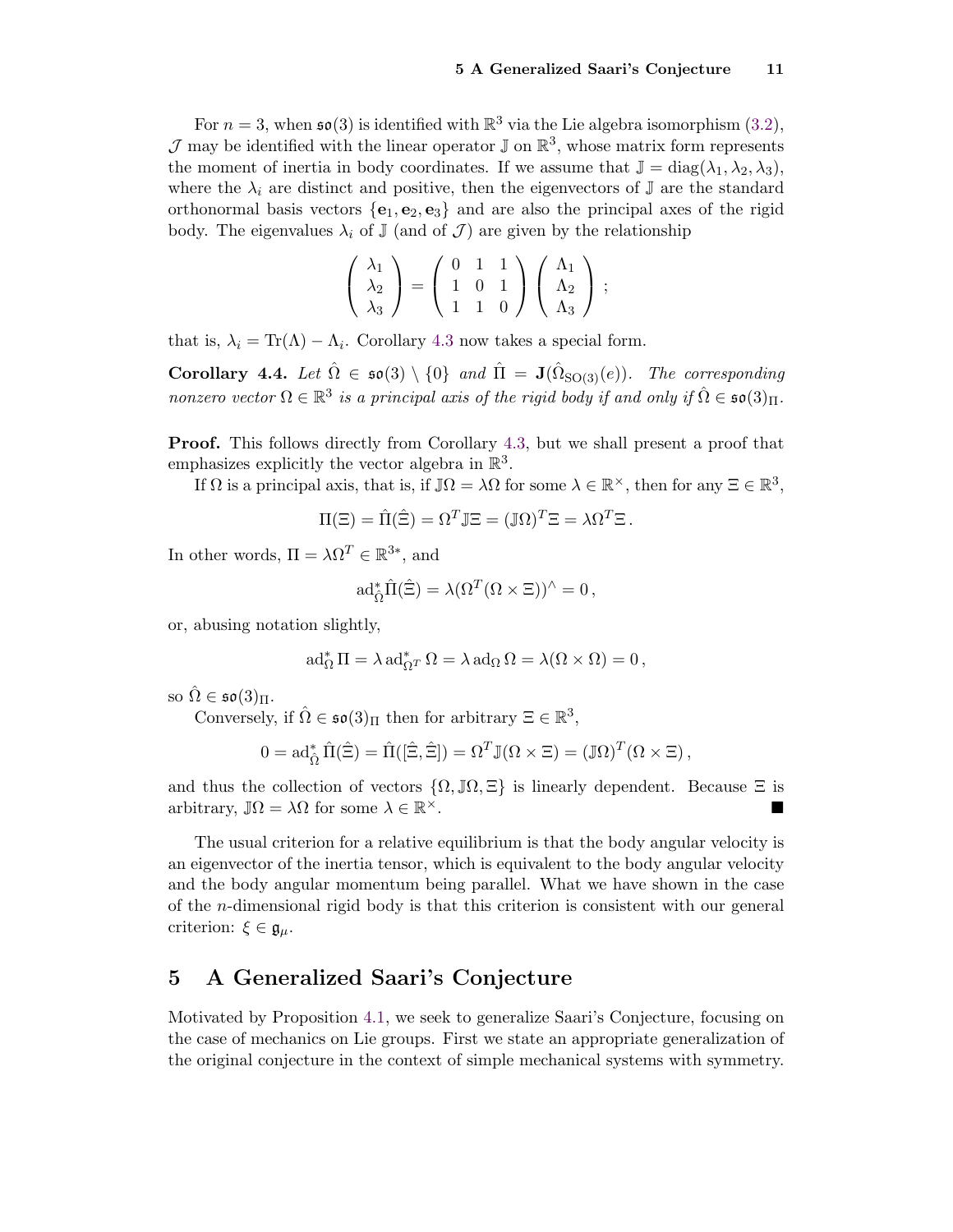A Proposed Generalization. For a simple mechanical system with symmetry, we could interpret the moment of inertia to be the locked inertia tensor. Therefore a logical generalization of Saari's Conjecture could state:

**Naive Saari Conjecture:** A simple mechanical system with symmetry is at a point of relative equilibrium if and only if the locked inertia tensor is constant along the integral curve that passes through that point.

Note that for the planar  $N$ -body problem with  $SO(2)$  symmetry this naive conjecture reduces to the original Saari Conjecture. However, this conjecture is naive for two reasons: First, as discussed earlier, this conjecture is false for more general gravitational potentials than the Newtonian potential, so the conjecture is too broadly stated, even for planar N-body problems. Second, one must be more careful with what is meant by the constancy of the locked inertia tensor for nonabelian groups.

The Rigid Body Counterexample. Let us now show that the Naive Saari Conjecture is false even for the rigid body in  $\mathbb{R}^3$ . Again, assume that  $\mathbb{J} = \text{diag}(\lambda_1, \lambda_2, \lambda_3)$ , where the  $\lambda_i$  are all distinct and nonzero. Let  $R(t) \in SO(3)$  represent rotation by t radians about the  $e_3$  axis. Clearly,  $R(t)$  is an equilibrium curve through the identity of  $SO(3)$  and its body angular velocity is always parallel to  $e_3$ . Recall that the time evolution of the locked inertia tensor is described by

$$
\tilde{\mathbb{I}}(R(t)) = R(t) \mathbb{J} R^{-1}(t) \, .
$$

Now, at  $t = 0$ ,

$$
\tilde{\mathbb{I}}(R(0))\mathbf{e}_2 := \mathbb{J}\mathbf{e}_2 = \lambda_2 \mathbf{e}_2
$$

But at  $t = \frac{\pi}{2}$  $\frac{\pi}{2}$ 

$$
\tilde{\mathbb{I}}\left(R\left(\frac{\pi}{2}\right)\right)\mathbf{e}_2 = R\left(\frac{\pi}{2}\right)\mathbb{J}R\left(-\frac{\pi}{2}\right)\mathbf{e}_2 = R\left(\frac{\pi}{2}\right)\mathbb{J}\mathbf{e}_1 = \lambda_1 R\left(\frac{\pi}{2}\right)\mathbf{e}_1 = \lambda_1 \mathbf{e}_2,
$$

and so I is not constant.

A Refined Conjecture and Proof. The above counterexample occurs in the socalled "easy" direction—the direction that was immediately true for Saari's original conjecture. We may modify the Naive Saari Conjecture slightly to accommodate this counterexample. The following proposition applies to a general configuration space  $Q$  with the free left action of a Lie group  $G$  on  $Q$ .

<span id="page-11-0"></span>**Proposition 5.1.** Consider a Lagrangian simple mechanical system with symmetry. If a solution curve  $q_e(t)$  in Q is a relative equilibrium curve, that is, if there exists  $a \xi \in \mathfrak{g}$  such that  $q_e(t) = \exp t \xi \cdot q_e(0)$  for any  $t \in \mathbb{R}$ , then for any  $\zeta \in \mathfrak{g}$ 

 $\langle \mathbb{I}(q_e(t))\xi, \zeta \rangle$ 

is constant along the curve  $q_e(t)$ ; that is,  $\mathbb{I}(q_e(t))\xi$ , as a curve in  $\mathfrak{g}^*$ , is constant.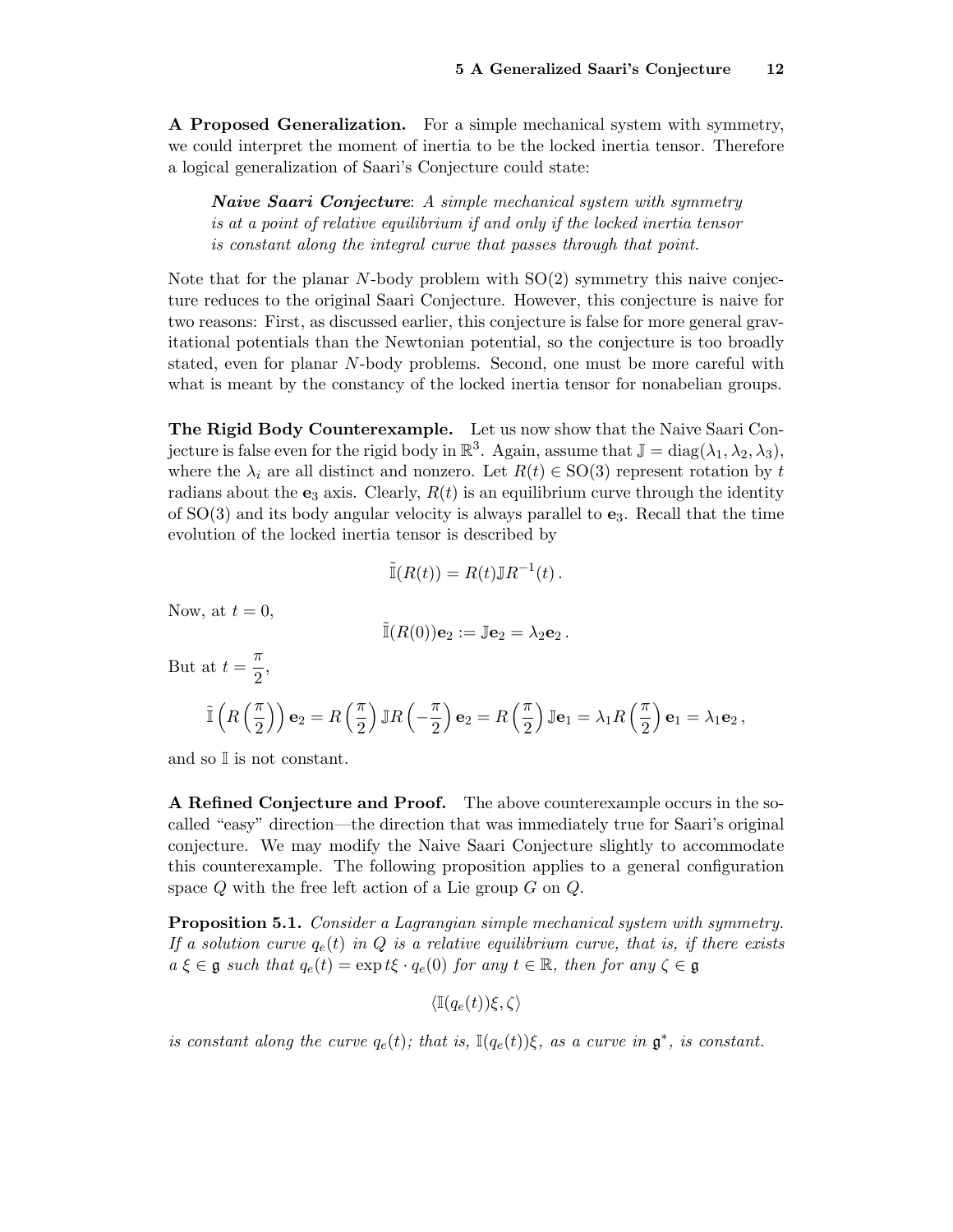**Proof.** Rephrasing, the proposition states that the momentum mapping  $J : TQ \rightarrow$ g ∗ satisfies the relation

$$
\mathbf{J}\left(\xi_Q(\exp(t\xi)\cdot q_e(0))\right)=\mathbf{J}\left(\xi_Q(q_e(0))\right).
$$

To see this, note that

$$
\xi_Q(\exp(t\xi) \cdot q_e(0)) = \frac{d}{ds} \exp(s\xi) \cdot (\exp(t\xi) \cdot q_e(0))\Big|_{s=0}
$$

$$
= \frac{d}{ds} \exp(t\xi) \cdot (\exp(s\xi) \cdot q_e(0))\Big|_{s=0}
$$

$$
= TL_{\exp(t\xi)} (\xi_Q(q_e(0))) ,
$$

and invoking the equivariance of J,

$$
\mathbf{J}(\xi_Q(\exp(t\xi) \cdot q_e(0)) = \mathbf{J}(TL_{\exp(t\xi)}(\xi_Q(q_e(0)))
$$
  
= Ad<sup>\*</sup><sub>exp(-t\xi)</sub>  $\mathbf{J}(\xi_Q(q_e(0)))$   
=  $\mathbf{J}(\xi_Q(q_e(0)))$ ,

because, by Noether's Theorem and equivariance of **J**, if  $J(\xi_Q(q_e(0)) = \mu$  then  $\exp(t\xi) \in G_\mu$ .

If  $G = SO(2)$  (such as in Saari's original conjecture) then it follows immediately from Proposition [5.1](#page-11-0) that a relative equilibrium necessarily has a constant scalar moment of inertia.

Proposition [5.1](#page-11-0) establishes the "easy" direction of the

Refined Saari Problem: Find classes of simple mechanical systems with symmetry such that a solution of the Euler–Lagrange equations  $q(t)$ is a relative equilibrium if and only if  $\mathbb{I}(q(t))\xi$  is constant as a curve in  $\mathfrak{g}^*,$  where  $\xi_Q(q(0)) = \dot{q}(0).$ 

Of course the counterexamples for  $N$ -body problems with  $SO(2)$  symmetry show that while the solution to the Refined Saari Problem includes the classical three-body problem, it cannot include all simple mechanical systems with symmetry. However, we now show that it *does* include systems on Lie groups.

**Proposition 5.2.** The solution to the Refined Saari Problem includes the class of simple mechanical systems with symmetry defined on Lie groups; that is, if  $g(t)$  is a geodesic in G and if  $\xi \in \mathfrak{g}$  is defined by  $\xi := \dot{g}(0) \cdot g^{-1}(0)$  and if for each  $\eta \in \mathfrak{g}$  the quantity  $\langle \mathbb{I}(g(t))\xi, \eta \rangle$  is constant in t then  $g(t)$  is a relative equilibrium.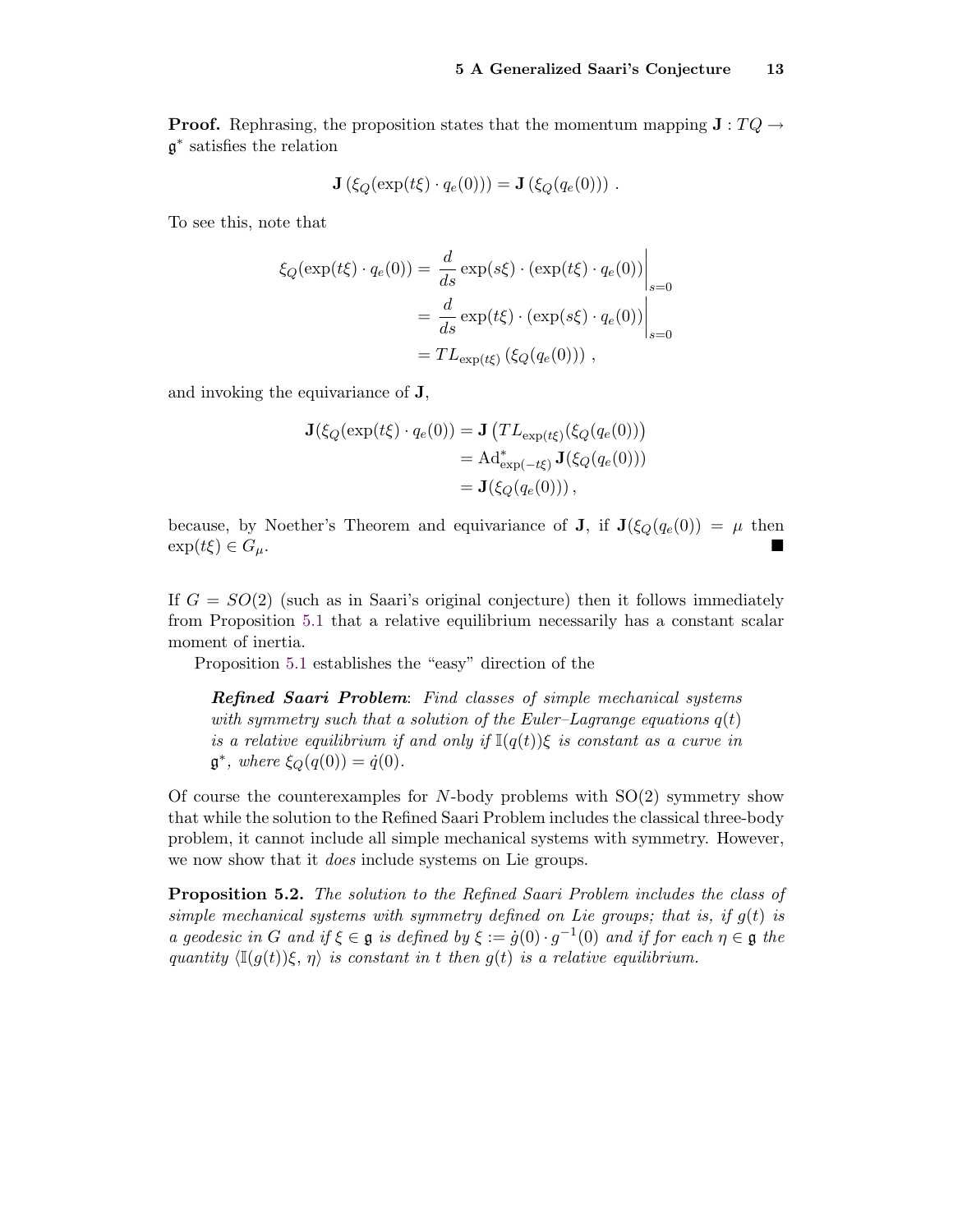**Remark.** To motivate why  $\xi$  is taken to be  $\dot{g}(0) \cdot g^{-1}(0)$  (the spatial velocity at  $t = 0$ ) and not  $g^{-1}(0) \cdot \dot{g}(0)$  (the body velocity at  $t = 0$ ), note that if we have a relative equilibrium  $g(t) = (\exp(t\xi)) \cdot g(0)$ , then  $\dot{g}(0) = \xi \cdot g(0)$  and so  $\xi = \dot{g}(0) \cdot g^{-1}(0)$ .

**Proof.** Consider the curve  $\gamma(t) = g(t) \cdot g^{-1}(0)$  which satisfies  $\gamma(0) = e$  and  $\dot{\gamma}(0) = \xi$ . It follows that

$$
\xi_G(g(0)) = \left. \frac{d}{dt} \right|_{t=0} \gamma(t) \cdot g(0) = \left. \frac{d}{dt} \right|_{t=0} g(t) = \dot{g}(0) .
$$

By hypothesis, for arbitrary  $\eta \in \mathfrak{g}$ ,

$$
0 = \frac{d}{dt} \langle \mathbb{I}(g(t))\xi, \eta \rangle ,
$$

and by Lemma [2.1,](#page-4-0)

<span id="page-13-0"></span>
$$
0 = \frac{d}{dt} \left\langle \mathbb{I}(e) \operatorname{Ad}_{g^{-1}(t)} \xi, \operatorname{Ad}_{g^{-1}(t)} \eta \right\rangle.
$$
 (5.1)

Now

$$
\frac{d}{dt}\bigg|_{t=0} g^{-1}(t) = -g^{-1}(0) \cdot \dot{g}(0) \cdot g^{-1}(0) = -g^{-1}(0) \cdot \xi = \frac{d}{dt}\bigg|_{t=0} g^{-1}(0) \exp(-t\xi) ,
$$

<span id="page-13-1"></span>so the curves  $g^{-1}(t)$  and  $g^{-1}(0) \exp(-t\xi)$  have tangent vectors that agree at  $t = 0$ , and thus

$$
\left. \frac{d}{dt} \right|_{t=0} \text{Ad}_{g^{-1}(t)} \zeta = \left. \frac{d}{dt} \right|_{t=0} \text{Ad}_{g^{-1}(0) \exp(-t\xi)} \zeta ,\tag{5.2}
$$

for any  $\zeta \in \mathfrak{g}$ . Let  $\mu := \mathbf{J}(g(0), \dot{g}(0))$ . Using equations [\(5.1\)](#page-13-0) and [\(5.2\)](#page-13-1),

$$
0 = \left\langle \mathbb{I}(e) \left. \frac{d}{dt} \right|_{t=0} \mathrm{Ad}_{g^{-1}(0) \exp(-t\xi)} \xi, \ \mathrm{Ad}_{g^{-1}(0)} \eta \right\rangle
$$
  
+ 
$$
\left\langle \mathbb{I}(e) \mathrm{Ad}_{g^{-1}(0)} \xi, \left. \frac{d}{dt} \right|_{t=0} \mathrm{Ad}_{g^{-1}(0) \exp(-t\xi)} \eta \right\rangle
$$
  
= 
$$
\left\langle \mathbb{I}(e) \mathrm{Ad}_{g^{-1}(0)} \mathrm{ad}_{(-\xi)} \xi, \mathrm{Ad}_{g^{-1}(0)} \eta \right\rangle + \left\langle \mathbb{I}(e) \mathrm{Ad}_{g^{-1}(0)} \xi, \mathrm{Ad}_{g^{-1}(0)} \mathrm{ad}_{(-\xi)} \eta \right\rangle
$$
  
= 
$$
-\left\langle \mathbb{I}(g(0))\xi, \mathrm{ad}_{\xi} \eta \right\rangle
$$
  
= 
$$
-\left\langle \mathbb{J}(\xi_G(g(0))), \mathrm{ad}_{\xi} \eta \right\rangle = -\left\langle \mu, \mathrm{ad}_{\xi} \eta \right\rangle = -\left\langle \mathrm{ad}_{\xi}^* \mu, \eta \right\rangle.
$$

Therefore,  $\xi \in \mathfrak{g}_{\mu}$ , and so Proposition [4.1](#page-7-1) tells us that  $(g(0), \dot{g}(0))$  is a relative equilibrium.

Given  $\xi$  as defined in the preceding proposition, there may be other  $\xi'$  such that  $\langle \mathbb{I}(g(t))\xi', \cdot \rangle$  is constant along  $g(t) = \exp(t\xi)g(0)$ . For example, if  $\xi'$  is in the maximal abelian subalgebra that contains  $\xi$  then this is the case.

One final comment: the general criterion  $\xi \in \mathfrak{g}_{\mu}$  also holds in the case of ideal fluid mechanics, which was one of the original motivating examples of both Poincaré [\[1901\]](#page-15-12) and [Arnold](#page-14-1) [\[1966\]](#page-14-1); this condition states that one has a relative equilibrium when the stream function for the velocity field and the vorticity field are functionally dependent.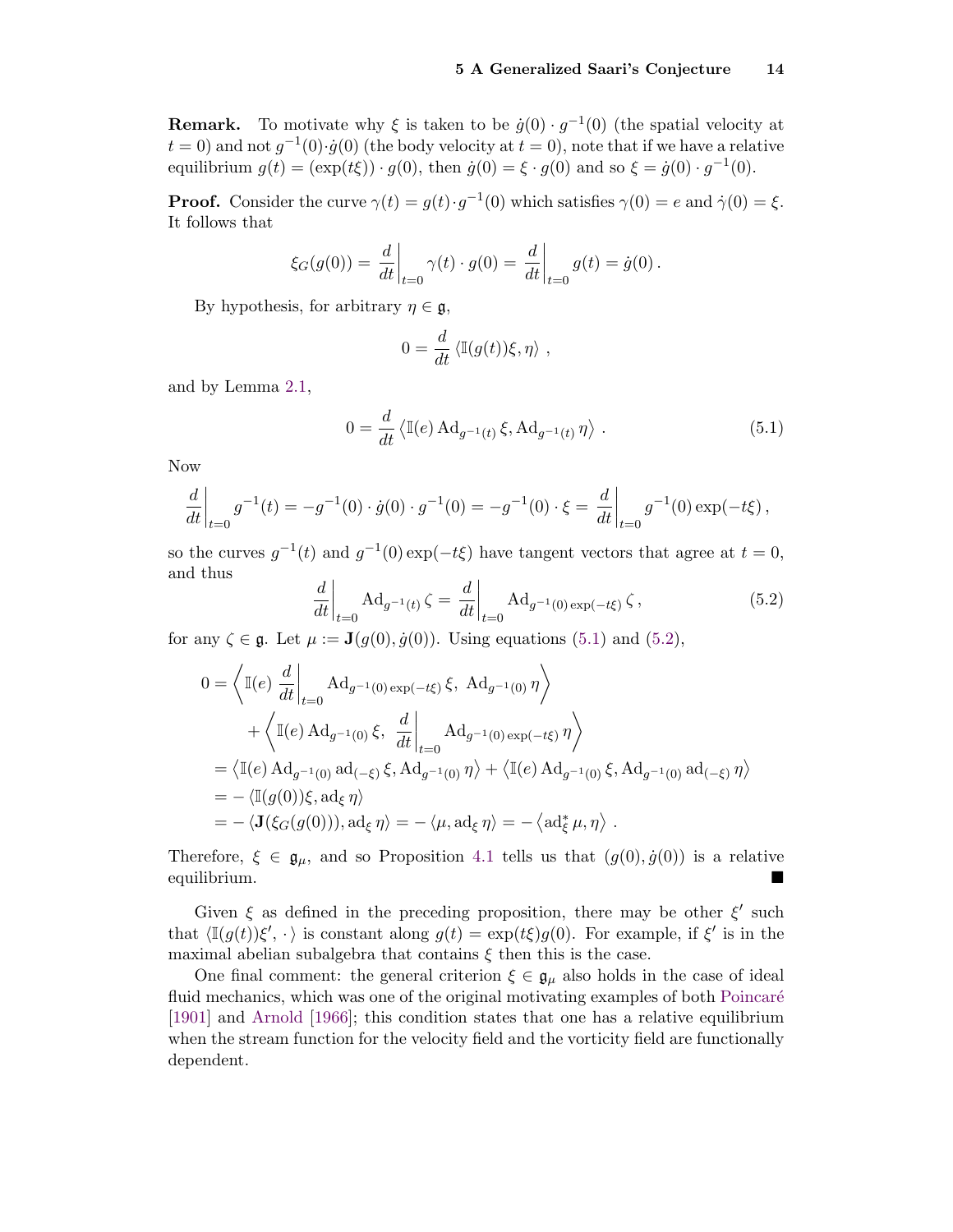### <span id="page-14-0"></span>6 Conclusions

We have introduced a Lie-algebraic condition that is a necessary and sufficient condition for relative equilibria in simple mechanical systems with symmetry on Lie groups. This result led us to a proof of a "Refined Saari Conjecture" for this class of mechanical systems.

Our results leave much room for further investigation. We may want to consider cases where the eigenvalues of the inertia tensor in body coordinates are degenerate. We may also attempt to extend our results to actions of a Lie subgroup of the group and to more general simple mechanical systems with symmetry.

An interesting generalization of what we have done might be to examine a combination of the Newtonian gravitational problem with the rigid body problem, namely, does the Refined Saari Problem include the case of irregular rigid bodies interacting with each other through gravitational attraction? Problems such as this are of considerable astrodynamical interest and go by the name of full body problems; see, for example, [Koon, Marsden, Ross, Lo, and Scheeres](#page-15-13) [\[2004\]](#page-15-13).

[Lawton and Noakes](#page-15-14) [\[2001\]](#page-15-14) have shown that if a curve in  $\mathbb{R}^3$  describes the angular velocity of a rigid body and that curve satisfies the condition that it not be contained in a two-dimensional subspace of  $\mathbb{R}^3$ , then the inertia operator may be computed up to a scaling factor. They provide two indirect methods of constructing the inertia operator and one direct method. The direct method is obtained by momentum mapping identities derived from symmetries in Euler's equation. This work is consistent with the present paper in that observations of the inertia tensor allows one to back out certain dynamical information.

It would also be interesting to see if there are any relations with the work of Feher [and Marshall](#page-15-15) [\[2003\]](#page-15-15), who investigate the stability of equilibria of certain integrable Euler equations associated with  $SO(n)$ .

Acknowledgements. JKL was supported by an ROA supplement to JEM's grant NSF-DMS0204474. He thanks Control and Dynamical Systems at Caltech and Mathematics and Computer Science at St. Mary's College of Maryland for their hospitality. JKL would also like to thank Manuele Santoprete for his comments.

#### References

- <span id="page-14-3"></span>Abraham, R. and J. E. Marsden [1978], Foundations of Mechanics. Benjamin-Cummings Publ. Co., updated 1985 version, reprinted by Perseus Publishing, second edition.
- <span id="page-14-1"></span>Arnold, V. I. [1966], Sur la géométrie differentielle des groupes de Lie de dimenson infinie et ses applications à l'hydrodynamique des fluids parfaits, Ann. Inst. Fourier, Grenoble 16, 319–361.
- <span id="page-14-2"></span>Bloch, A. M., P. Crouch, J. E. Marsden, and T. S. Ratiu [2002], The symmetric representation of the rigid body equations and their discretization, Nonlinearity 15, 1309–1341.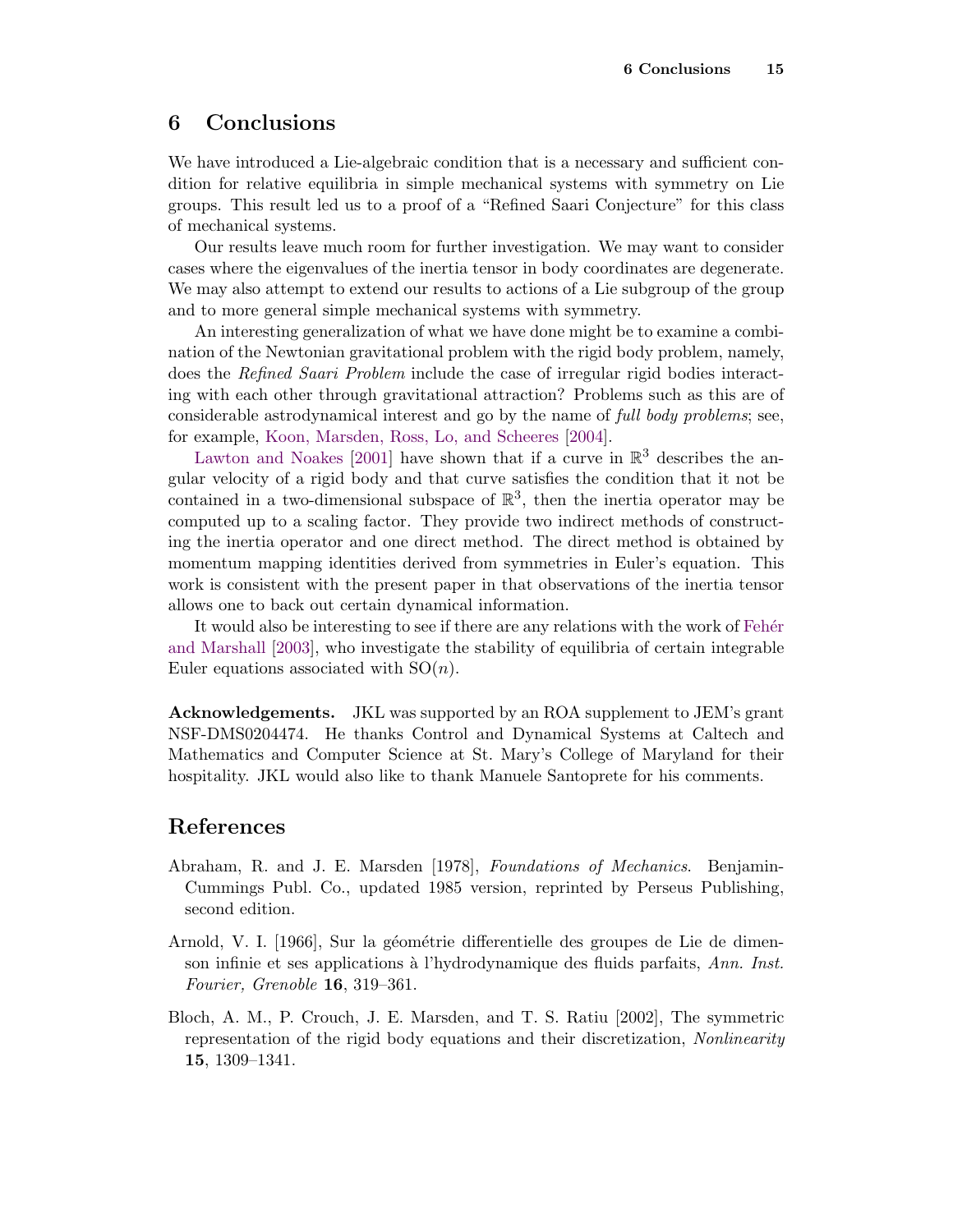- <span id="page-15-6"></span>Chenciner, A. [2002], Action minimizing periodic orbits in the Newtonian n-body problem, in Chenciner, A., et al. (eds.), Celestial Mechanics (Evanston, IL, 1999), Contemp. Math. 292, Amer. Math. Soc., Providence, RI, 71–90.
- <span id="page-15-7"></span>Chenciner, A. [2003], "Some facts and more questions about the 'Eight'," in Brezis, H., et al. (eds.), Topological Methods, Variational Methods and Their Applications (Taiyuan, 2002), World Sci. Publishing, River Edge, NJ, 77–88.
- <span id="page-15-5"></span>Diacu, F., E. Pérez-Chavela, and Santoprete, M. [2004], Saari's Conjecture for the collinear *n*-body problem, to appear in *Trans. Amer. Math. Soc.*
- <span id="page-15-15"></span>Fehér, L. and I. Marshall [2003], Stability analysis of some integrable Euler equations for  $SO(n)$ , *J. Nonlinear Math. Phys.* **10**, 304–317.
- <span id="page-15-13"></span>Koon, W.-S., J. E. Marsden, S. Ross, M. Lo, and D. J. Scheeres [2004], Geometric mechanics and the dynamics of asteroid pairs, Ann. N.Y. Acad. Sci. 1017.
- <span id="page-15-14"></span>Lawton, W. and L. Noakes [2001], Computing the inertia operator of a rigid body, J. Math. Phys. 42, 1655–1665.
- <span id="page-15-3"></span>Llibre, J. and E. Piña [2002], Saari's Conjecture holds for the planar 3-body problem, preprint.
- <span id="page-15-10"></span>Manakov, S. V. [1976], Note on the integration of Euler's equations of the dynamics of and n-dimensional rigid body, Funct. Anal. and its Appl. 10, 328–329.
- <span id="page-15-9"></span>Marsden, J. E. [1992], Lectures on Mechanics, volume 174 of London Math. Soc. Lecture Note Ser. Cambridge University Press.
- <span id="page-15-1"></span>Marsden, J. E. and T. S. Ratiu [1999], *Introduction to Mechanics and Symmetry*, volume 17 of Texts in Applied Mathematics. Springer-Verlag, second edition.
- <span id="page-15-0"></span>Marsden, J. E. and A. Weinstein [1974], Reduction of symplectic manifolds with symmetry, Rep. Math. Phys. 5, 121–130.
- <span id="page-15-2"></span>McCord, C. [2004], Saari's Conjecture for the planar three-body problem with equal masses, Celestial Mech. Dynam. Astronom. 89, 99–118.
- <span id="page-15-4"></span>Moeckel, R. [2004], A computer assisted proof of Saari's Conjecture for the planar three-body problem, to appear in Trans. Amer. Math. Soc.
- <span id="page-15-12"></span>Poincaré, H.  $[1901]$ , Sur une forme nouvelle des équations de la méchanique, C. R. Acad. Sci. 132, 369–371.
- <span id="page-15-11"></span>Ratiu, T. [1980], The motion of the free n-dimensional rigid body, Indiana Univ. Math. J. 29, 609–629.
- <span id="page-15-8"></span>Roberts, G. [2004], Some counterexamples to a Generalized Saari Conjecture, to appear in Trans. Amer. Math. Soc.